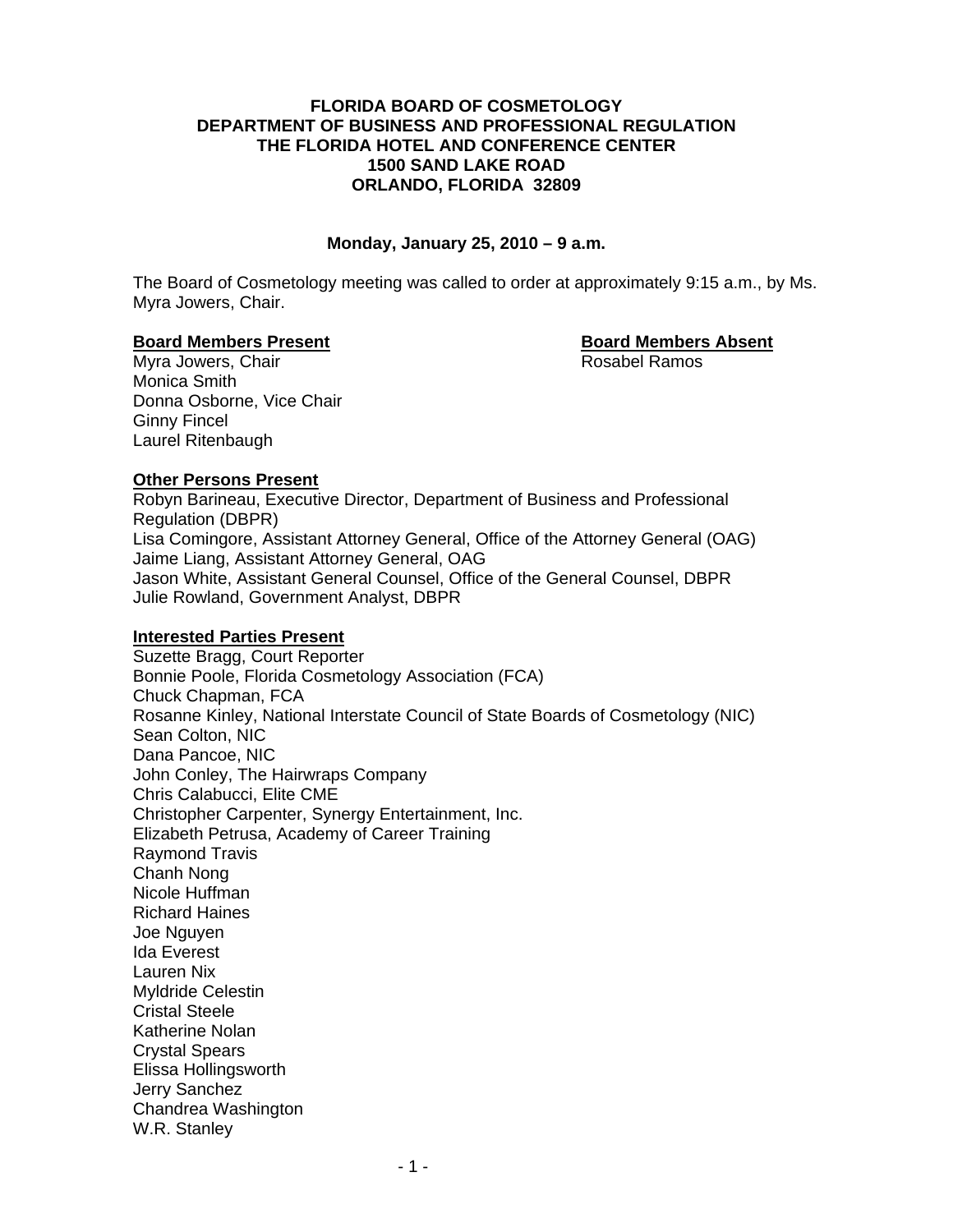Elizabeth Reynolds Philip Harvey Aaron Dixon Tonya Burnham Mary Ann Ferrara Marcus Guarino Karrie Turner Eridania Mendez Jessika Elsen Rosalee Patha Joyce Nickenna Robert Martinez Derrick Robinson Ivan Ocasio Daniel Gonzalez Adrienne Harvey Sharon Kochenour Amanda LeBlanc James Pullings Nicole Kirkland John Conley Scrappy Coco Latasha Robinson

The meeting was opened with a roll call and a quorum was established. Chair Jowers excused Ms. Rosabel Ramos' absence from the meeting.

#### **Disciplinary Matters**

#### **Informal Hearings**

Regarding Case Nos. 2009.021566 and 2009.021564 against Chanh Thi Nong and Queen Nails of Lake Park, Mr. Jason White informed the board that the Respondent had elected an informal hearing in the matter. Ms. Nong was present for the meeting and was sworn in by the Court Reporter. Mr. White presented the department's case in this matter and suggested assessing a fine of \$550 and costs of \$111.05. Ms. Donna Osborne moved that the board find the Respondent was properly served with the Administrative Complaint, that there was competent and substantial evidence to support the allegations as set forth in the Administrative Complaint and impose a fine of \$550 and costs of \$111.05 to be paid over a period of six months, with the first payment of \$315.71 due within 30 days of the final order and five monthly payments of \$100 each, plus six months stayed suspension against the Respondent's cosmetology salon license CE9964836. In the event the Respondent fails to comply with the terms of the final order, the stay shall be lifted and the Respondent's cosmetology salon license will be suspended. Ms. Monica Smith seconded the motion and the motion passed unanimously.

Regarding Case No. 2009.012708 against Prestige Salon and Spa of Orlando, Mr. White informed the board that the Respondent had elected an informal hearing in the matter. Ms. Myldride Celestin was present for the meeting and was sworn in by the Court Reporter. Mr. White presented the department's case in this matter and suggested assessing a fine of \$500 and costs of \$133.41. Ms. Osborne moved that the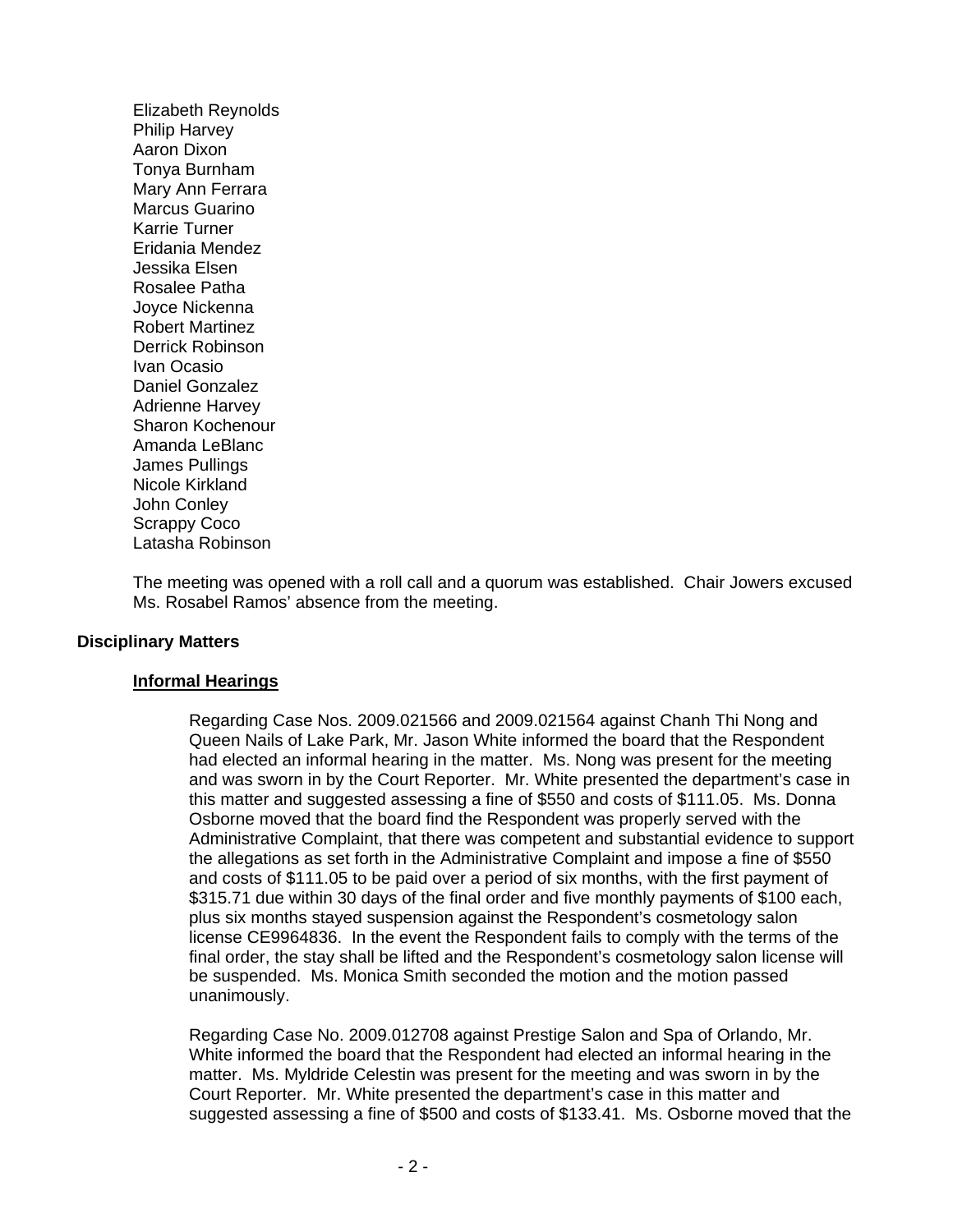board find the Respondent was properly served with the Administrative Complaint, that there was competent and substantial evidence to support the allegations as set forth in the Administrative Complaint and impose a fine of \$550 and costs of \$111.05 to be paid over a period of six months, with the first payment of \$232.41 due within 30 days of the final order and five monthly payments of \$100 each, plus six months stayed suspension against the Respondent's cosmetology salon license CE9974864. In the event the Respondent fails to comply with the terms of the final order, the stay shall be lifted and the Respondent's cosmetology salon license will be suspended. Ms. Laurel Ritenbaugh seconded the motion and the motion passed unanimously.

Regarding Case No. 2009.011134 against Aaron Dixon of Tampa, Mr. White informed the board that the Respondent had elected an informal hearing in the matter. Mr. Dixon was present for the meeting and was sworn in by the Court Reporter. Mr. White presented the department's case in this matter and suggested assessing a fine of \$500 and costs of \$24.74. Ms. Ritenbaugh moved that the board find the Respondent was properly served with the Administrative Complaint, that there was competent and substantial evidence to support the allegations as set forth in the Administrative Complaint and impose costs of \$111.05 only. Ms. Osborne seconded the motion and the motion passed unanimously.

Regarding Case No. 2009.017550 against Daniel Gonzalez of Deltona, Mr. White informed the board that the Respondent had elected an informal hearing in the matter. Mr. Gonzalez was present for the meeting and was sworn in by the Court Reporter. Mr. White presented the department's case in this matter and suggested assessing a fine of \$550 and costs of \$63.05. Ms. Osborne moved that the board find the Respondent was properly served with the Administrative Complaint, that there was competent and substantial evidence to support the allegations as set forth in the Administrative Complaint and impose a fine of \$550 and costs of \$63.05. Ms. Ritenbaugh seconded the motion and the motion passed unanimously.

Regarding Case Nos. 2009.004395 and 2009.003609 against James F. Pullings and Tight Cuts Total Hair Care of Ocala, Mr. White informed the board that the Respondent had elected an informal hearing in the matter. Mr. Pullings was present for the meeting and was sworn in by the Court Reporter. Mr. White presented the department's case in this matter and suggested assessing a fine of \$750 and costs of \$225.29. Vice Chair Ginny Fincel moved that the board find the Respondent was properly served with the Administrative Complaint, that there was competent and substantial evidence to support the allegations as set forth in the Administrative Complaint and impose costs of \$225.29 only. Ms. Osborne seconded the motion and the motion passed unanimously.

Mr. White presented the following cases for consideration by the board. Vice Chair Fincel moved that the Respondent was properly served with the Administrative Complaint and elected not to dispute the alleged facts, that there is competent and substantial evidence in the investigative file to support the allegations, that the Respondent committed the offenses outlined in the Administrative Complaint, and that the board impose a penalty on the Respondent as shown below:

• Acqua; Holmes Beach Case No. 2009.025885 \$500 fine and \$130.46 Six month stayed suspension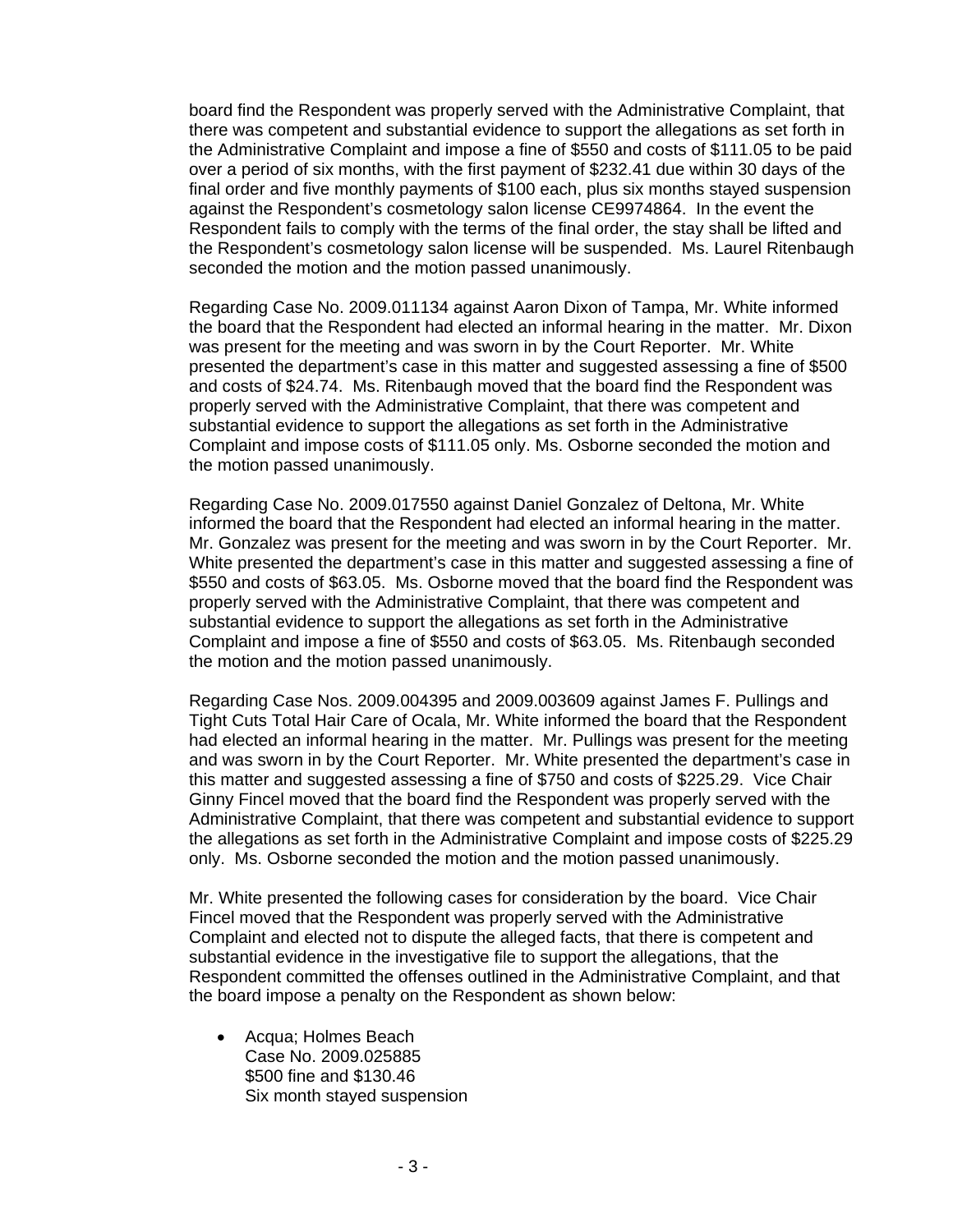- Natishkah R. Bethell; Miami Case No. 2007.064865 \$500 fine and \$116.43 costs Revocation of license HB 3050
- Shirley D. Brantley; Monticello Case No. 2009.008849 \$500 fine and \$28.62 costs Six month stayed suspension
- Tram T. Lemenoza; Jupiter Case No. 2007.029859 \$500 fine and \$114.87 costs
- Rogelio Monzon; Miami Case Nos. 2009.020410 and 2009.020465 \$1,000 fine and \$69.22 costs Six month stayed suspension
- Nail Depot; Jacksonville Case No. 2008.024784 \$1,000 fine and \$128.27 costs Six month stayed suspension
- Awa Ndao; St. Petersburg Case No. 2009.023130 \$500 fine and \$44.26 costs
- Hung Phi Nguyen and Da-Vi Nails; Okeechobee Case Nos. 2008.066344 and 2008.066337 \$500 fine and \$250.45 costs
- The Prime Cut Salons, Inc.; Palm Beach Case No. 2009.018176 \$500 fine and \$84.95 costs 6 month stayed suspension
- VIP; Jacksonville Case No. 2008.054191 \$1,000 fine and \$75.25 costs Six month stayed suspension Re-inspection in six months

Ms. Ritenbaugh seconded the motion and the motion passed unanimously.

# **Motions for Waiver of Rights and Final Order**

Regarding Case No. 2009.035143 against Ida E. Everest of Boca Raton, Mr. White presented the department's case and suggested assessing a fine of \$500 and costs of \$68.73. Ms. Everest was present for the meeting and was sworn in by the Court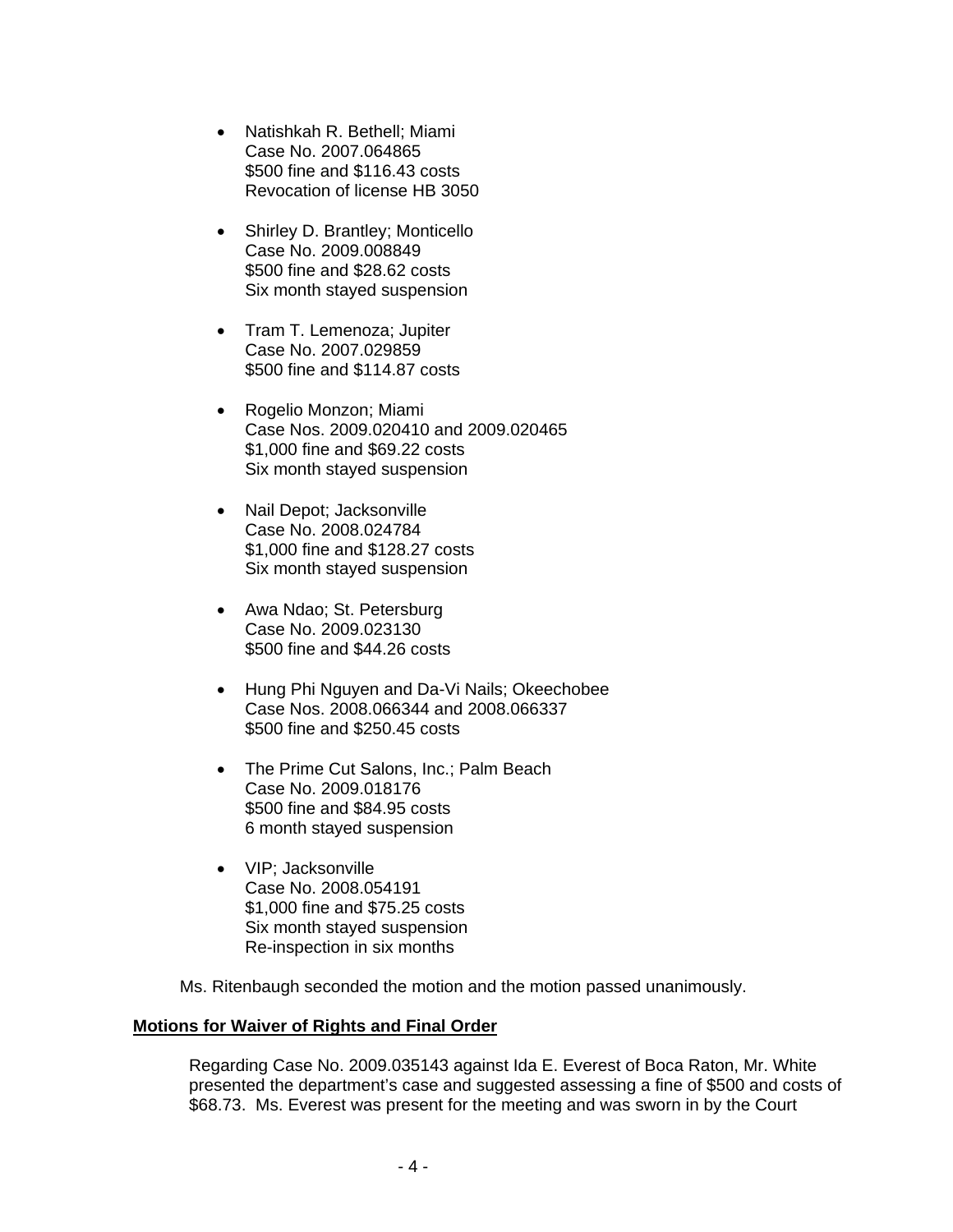Reporter. Ms. Ritenbaugh moved that the board find that the Respondent was properly served with the Administrative Complaint, the Respondent failed to respond within 21 days thereby waiving their right to elect a hearing in the matter, that the board accept the allegations as stated in the Administrative Complaint and adopt them as the findings of fact and conclusions of law of the board and impose a fine of \$500 and costs of \$68.73. Ms. Smith seconded the motion and the motion passed unanimously.

Regarding Case Nos. 2008.066322 and 2008.066308 against Phillip Wade Harvey and Go For It Salon of Stuart, Mr. White presented the department's case and suggested assessing a fine of \$750 and costs of \$260.39. Mr. Harvey was present for the meeting and was sworn in by the Court Reporter. Vice Chair Fincel moved that the board find that the Respondent was properly served with the Administrative Complaint, the Respondent failed to respond within 21 days thereby waiving their right to elect a hearing in the matter, that the board accept the allegations as stated in the Administrative Complaint and adopt them as the findings of fact and conclusions of law of the board and impose a fine of \$750 and costs of \$260.39, re-inspection in six months, plus six months stayed suspension against the Respondent's cosmetology salon license CE54179. In the event the Respondent fails to comply with the terms of the final order, the stay shall be lifted and the Respondent's cosmetology salon license will be suspended. Ms. Osborne seconded the motion and the motion passed unanimously.

Regarding Case No. 2009.017546 against Joe Nguyen of Vero Beach, Mr. White presented the department's case and suggested assessing a fine of \$500 and costs of \$146.33. Mr. Nguyen was present for the meeting and was sworn in by the Court Reporter. Vice Chair Fincel moved that the board find that the Respondent was properly served with the Administrative Complaint, the Respondent failed to respond within 21 days thereby waiving their right to elect a hearing in the matter, that the board accept the allegations as stated in the Administrative Complaint and adopt them as the findings of fact and conclusions of law of the board and impose a fine of \$500 and costs of \$146.33, plus six months stayed suspension against the Respondent's full specialist license FS 865151. In the event the Respondent fails to comply with the terms of the final order, the stay shall be lifted and the Respondent's full specialist license will be suspended. Ms. Ritenbaugh seconded the motion and the motion passed unanimously.

Regarding Case No. 2008.047137 against Brow Art 23 of Boynton Beach, Mr. White presented the department's case and suggested assessing a fine of \$500 and costs of \$80.40. The Respondent was not present for the meeting. Ms. Ritenbaugh moved that the board find that the Respondent was properly served with the Administrative Complaint, the Respondent failed to respond within 21 days thereby waiving their right to elect a hearing in the matter, that the board accept the allegations as stated in the Administrative Complaint and adopt them as the findings of fact and conclusions of law of the board and impose a fine of \$500 and costs of \$80.40. Ms. Osborne seconded the motion and the motion passed unanimously.

Regarding Case No. 2009.012517 against Sky High Salon & Barbershop of Orlando, Mr. White presented the department's case and suggested assessing a fine of \$500 and costs of \$74.08. The Respondent was not present for the meeting. Ms. Ritenbaugh moved that the board find that the Respondent was properly served with the Administrative Complaint, the Respondent failed to respond within 21 days thereby waiving their right to elect a hearing in the matter, that the board accept the allegations as stated in the Administrative Complaint and adopt them as the findings of fact and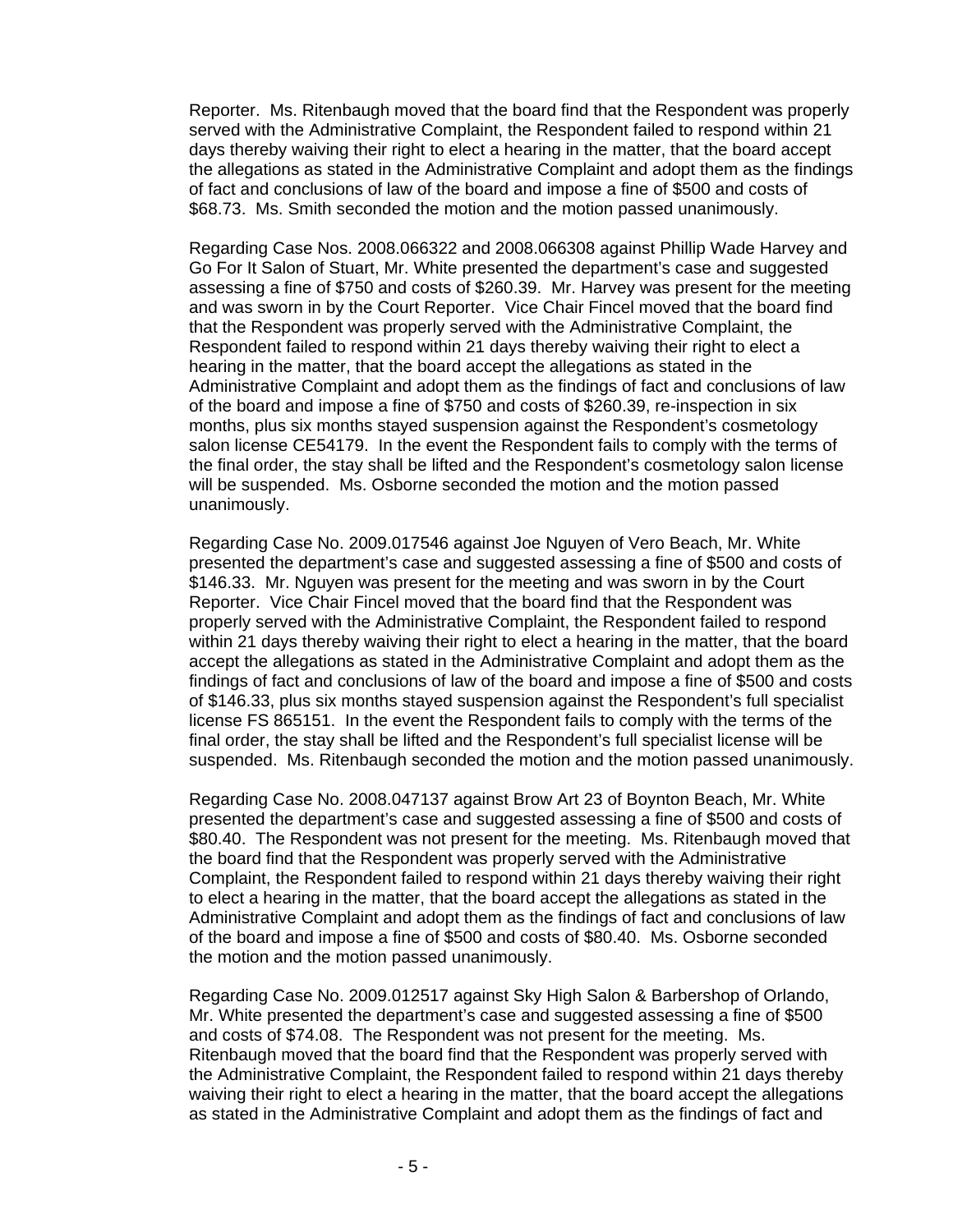conclusions of law of the board and impose a fine of \$500 and costs of \$74.08, plus six months stayed suspension against the Respondent's cosmetology salon license CE 9968957. In the event the Respondent fails to comply with the terms of the final order, the stay shall be lifted and the Respondent's cosmetology salon license will be revoked. Ms. Osborne seconded the motion and the motion passed unanimously.

Regarding Case No. 2009.011123 against Heidi Marie Caverly of Melrose, Mr. White requested that this disciplinary case be pulled from the agenda to be considered at a later date.

Regarding Case No. 2009.011075 against Marty Brooks Coulburn of Ft. Walton Beach, Mr. White requested that this disciplinary case be pulled from the agenda to be considered at a later date.

Regarding Case No. 2009.025588 against Bernadette Y. London of Winter Haven, Mr. White requested that this disciplinary case be pulled from the agenda to be considered at a later date.

Regarding Case No. 2009.017876 against Melodie Mason-Wohfiel of New Port Richey, Mr. White requested that this disciplinary case be pulled from the agenda to be considered at a later date.

Regarding Case No. 2009.008848 against Michel L. Moore of Gainesville, Mr. White requested that this disciplinary case be pulled from the agenda to be considered at a later date.

Regarding Case No. 2009.018574 against Philly Cuts of Palm Bay, Mr. White requested that this disciplinary case be pulled from the agenda to be considered at a later date.

Regarding Case No. 2009.018559 against VIP Cuts, LLC, of Vero Beach, Mr. White requested that this disciplinary case be pulled from the agenda to be considered at a later date.

Unless otherwise stated, by appropriate motion the board found that the Respondent was properly served with the Administrative Complaint, the Respondent failed to respond within 21 days thereby waiving their right to elect a hearing in this matter, the board accepted the allegations as stated in the Administrative Complaint and adopted them as findings of the fact and conclusions of law of the board, and imposed the penalties shown below:

- Above and Beyond Hair and Nail Salon; Tallahassee Case No. 2009.020358 \$500 fine and \$125.18 costs Six month stayed suspension
- All Eves On Me: Naples Case No. 2009.018555 \$500 fine and \$118.94 costs Six month stayed suspension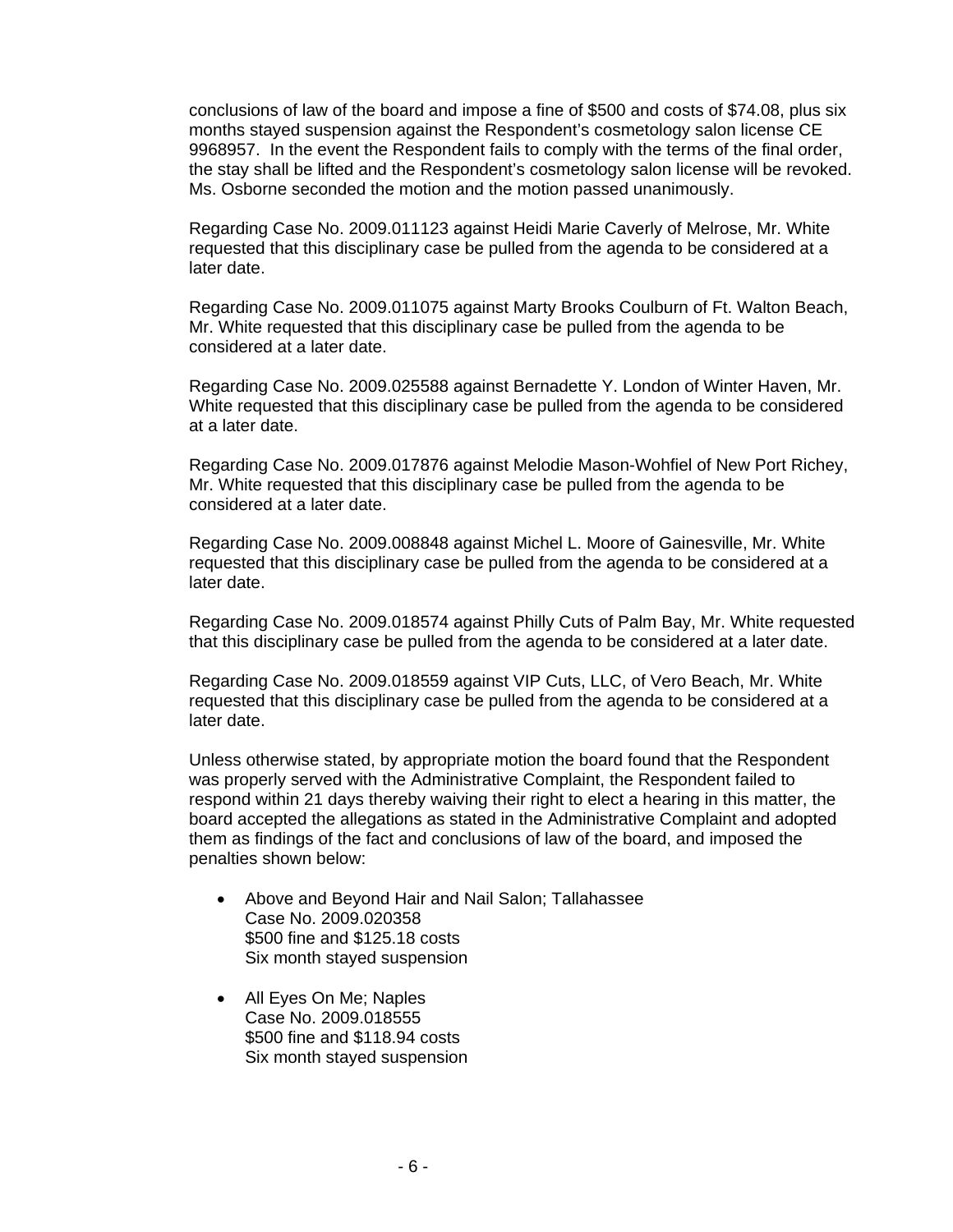- Asia Nails; Royal Palm Beach Case No. 2009.020313 \$500 fine and \$100.23 costs Six month stayed suspension
- AV Nail Salon; Royal Palm Beach Case No. 2008.062097 \$500 fine and \$112.74 costs Six month stayed suspension
- Yurley Baena; Hialeah Case No. 2009.035139 \$500 fine and \$68.73 costs
- Basic Styles; Clearwater Case No. 2008.043492 \$500 fine and \$72.70 costs
- Tarnesha Bennett; Miami Case No. 2007.034859 \$500 fine and \$121.33 costs
- Byrd's A Head Above; Melbourne Case No. 2009.030597 \$500 fine and \$137.32 costs Six month stayed suspension
- Chantelsha's Hair & Nails; Vero Beach Case No. 2008.067376 \$600 fine and \$243.16 costs Six month stayed suspension
- Delicia Charles; Miami Case No. 2007.064857 \$500 fine and \$84.81 costs Revocation of license HB 2958
- Lakeitha M. Copeland; Jacksonville Case No. 2009.018167 \$500 fine and \$94.52 costs Six month stayed suspension
- Sonya Ann Davis; Tampa Case No. 2009.025581 \$500 fine and \$54.13 costs Six month stayed suspension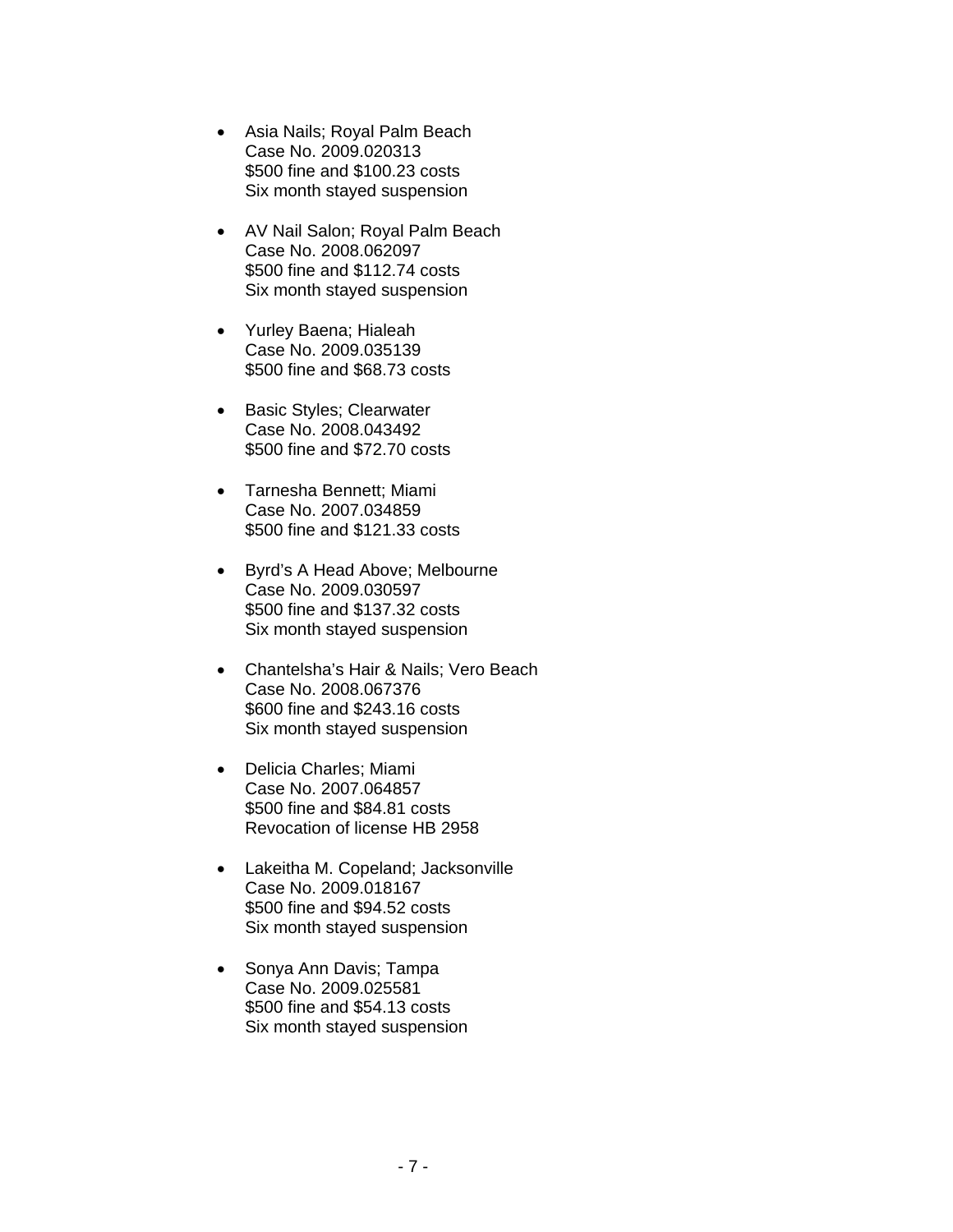- Mamie Regina Edmond; Vero Beach Case No. 2008.067371 \$600 fine and \$243 costs Six month stayed suspension
- Family Visions; Ocala Case No. 2009.030462 \$650 fine and \$114.50 costs Six month stayed suspension
- Hair Palace Barber Studio; Miami Case No. 2009.018144 \$500 fine and \$128.88 costs Six month stayed suspension
- Desiree Nenell Heath; Ft. Lauderdale Case No. 2007.064873 \$500 fine and \$112.43 Revocation of license HB 3241
- Ann Marie S. Huggins; Ft. Lauderdale Case No. 2009.012674 \$500 fine and \$116.19 costs Six month stayed suspension
- Charmaine Angela Hyman; Ft. Lauderdale Case No. 2007.064865 \$500 fine and \$37.38 costs Revocation of license HB 3009
- Janaico Beauty Salon; Miami Case No. 2009.030620 \$500 fine and \$128.77 costs
- Derrick Lamont Jones; Deland Case No. 2009.025765 \$600 fine and \$112.57 Six month stayed suspension
- Travis Jones; Deland Case No. 2009.025612 \$500 fine and \$100 costs Six month stayed suspension
- Huong Thi Luong and Pink & White Nails & Spa Studio; Clearwater Case Nos. 2009.018847 and 2008.067650 \$500 fine and \$398.89 costs
- Brian Nguyen; Lakeland Case Nos. 2008.006084 and 2008.006049 \$1,000 fine and \$69.02 costs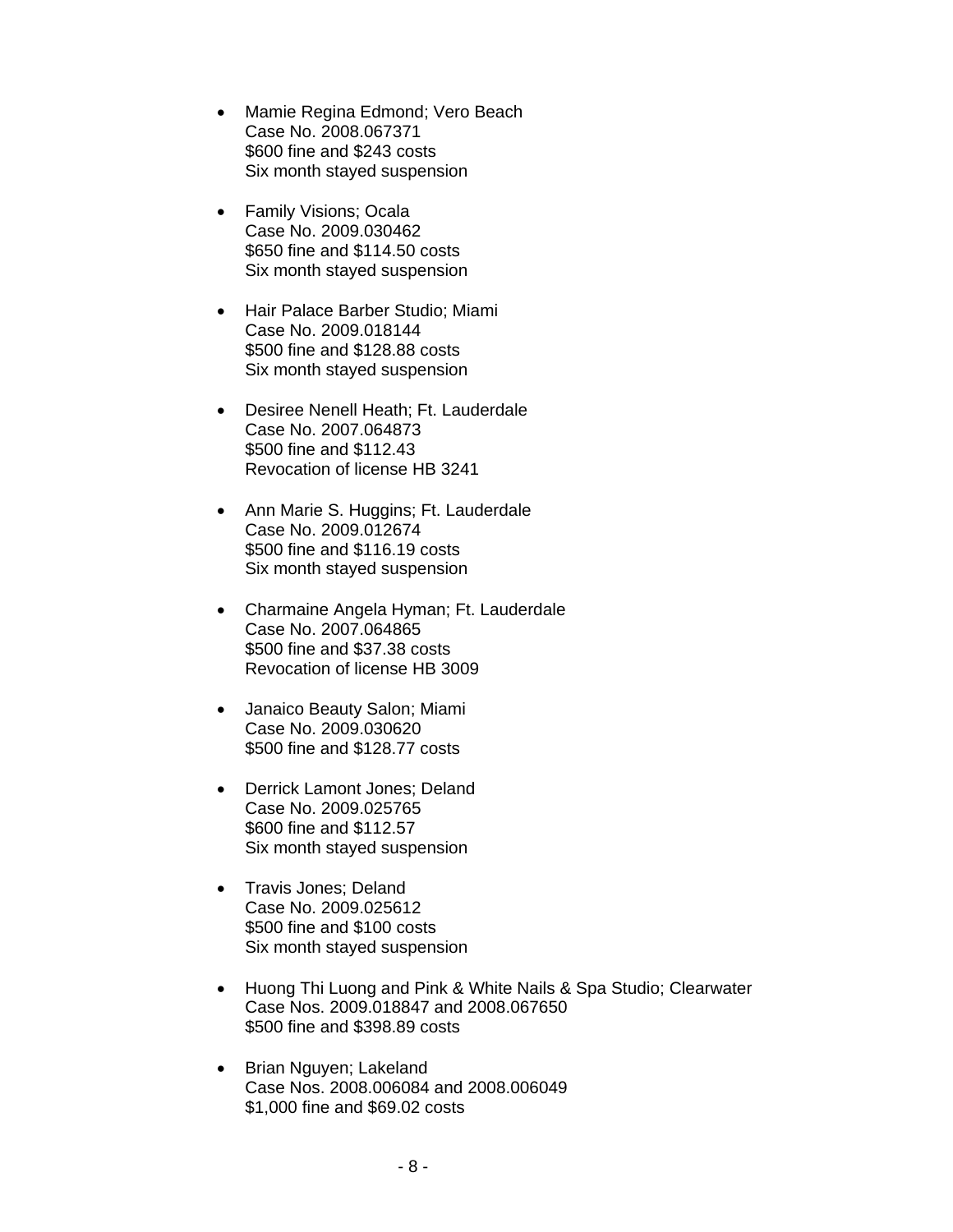- Ok Rye Park; Wesley Chapel Case No. 2006.062617 \$500 fine and \$119.09 costs
- Rhena Parker; Royal Pam Beach Case No. 2008.041022 \$500 fine and \$114.52 costs
- Tashana Latoya Payne; Lauderhill Case No. 2007.064939 \$500 fine and \$84.81 costs Revocation of license HB 3195
- Perfect Nails and Hung Dinh Phung; Apopka Case Nos. 2008.067360 and 2008.067369 \$350 fine and \$250.97 costs Six month stayed suspension
- Pria; Orlando Case No. 2009.017896 \$500 fine and \$120.73 costs Six month stayed suspension
- Regal Nails Salon & Spa; Sebastian Case No. 2008.065862 \$250 fine and \$138.73 costs
- Sharon K. Robertson: Gainesville Case No. 2008.065037 \$500 fine and \$141.12
- Rose Marie Russell; Lauderdale Lakes Case No. 2007.064826 \$500 fine and \$124.33 costs Revocation of license HB 2632
- SM Exotic Nail; New Port Richey Case No. 2008.034355 \$500 fine and \$326.81 costs
- Suite Life; Quincy Case No. 2008.041413 \$500 fine and \$88.29 costs Six month stayed suspension
- Ndeye Traore; St. Petersburg Case No. 2009.020446 \$500 fine and \$102.92 costs Six month stayed suspension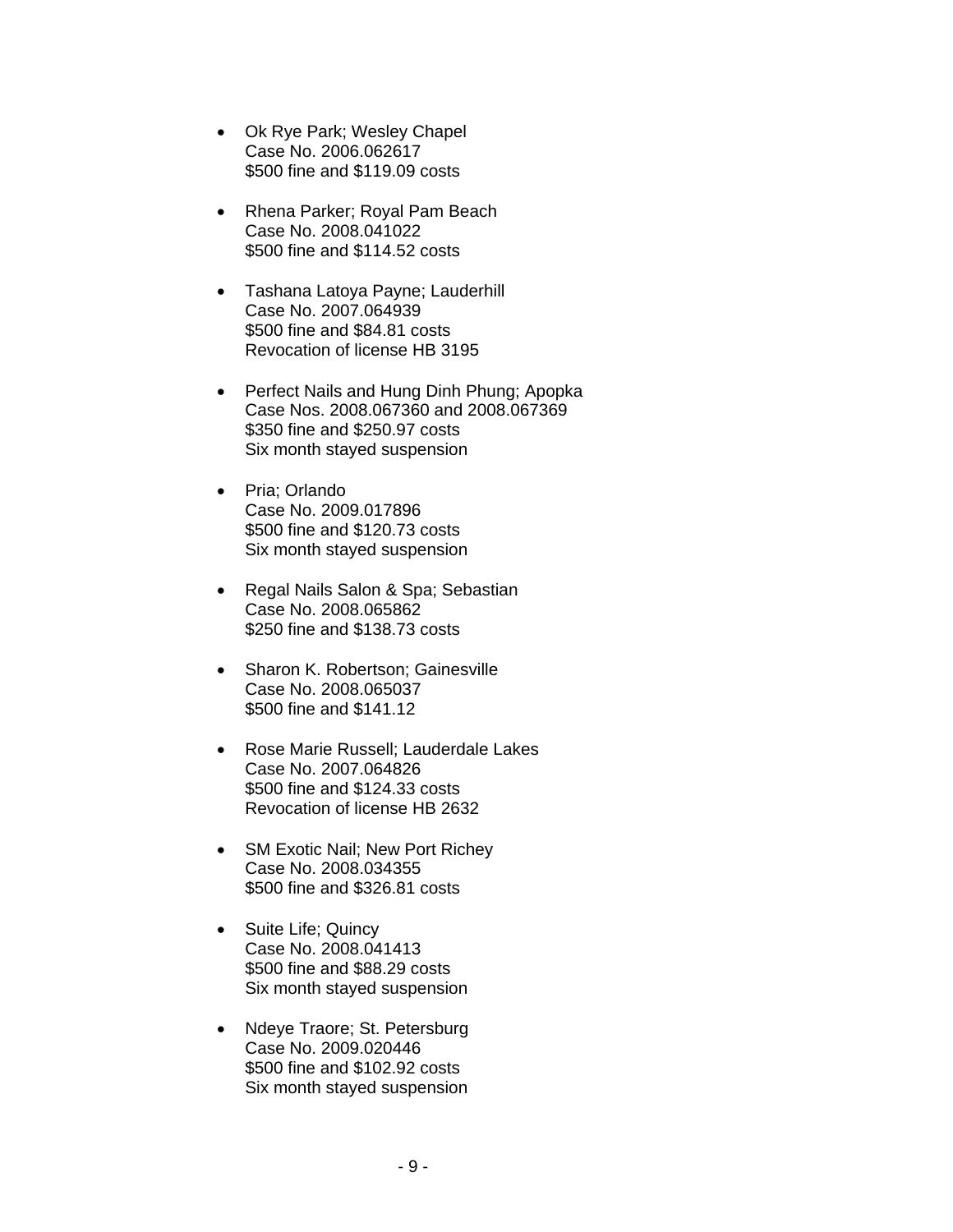- Upscale Barbershop Lounge Salon; Orlando Case No. 2009.018680 \$500 fine and \$136.83 costs Six month stayed suspension
- Nancy Ngan Vu and Emerald Spa & Nails, Inc.; Daytona Beach Case Nos. 2008.045513 and 2008.016644 \$500 fine and \$174.59 costs
- Elizabeth Wright and The Wright Choice Beauty Salon; Port St. Lucie Case Nos. 2009.023883 and 2009.023886 \$500 fine and \$131.05 costs Six month stayed suspension
- Xclusive Ladies; Ft. Lauderdale Case No. 2008.048347 \$1,000 fine and \$30.84 costs Six month stayed suspension
- Nancy Jane Young; Hawthorne Case No. 2008.041104 \$1,000 fine and \$83.13 costs Six month stayed suspension

#### **Settlement Stipulations**

Unless otherwise stated, by appropriate motion the board found the Respondent to have committed the offenses as alleged in the Administrative Complaint and adopted the Stipulation of the parties as the board's final action regarding a penalty to be imposed on the Respondent as follows:

- Blade Unisex; Miami Case Nos. 2009.020992 and 2009.020934 \$1,500 fine and \$117.78 costs to be paid over a period of six months
- Jeannie Hearo Chin; Jacksonville Case No. 2009.001073 \$6,000 fine and \$518.87 costs to be paid over a period of six months
- Hair Cuttery #2997; Jupiter Case No. 2008.029397 \$1,000 fine and \$137.06 costs
- Hair Cuttery #3164; Port St. Lucie Case No. 2008.010751 \$1,000 fine and \$115.30 costs
- Lucky Nail; Port St. Lucie Case No. 2009.011722 \$500 fine and \$190.55 costs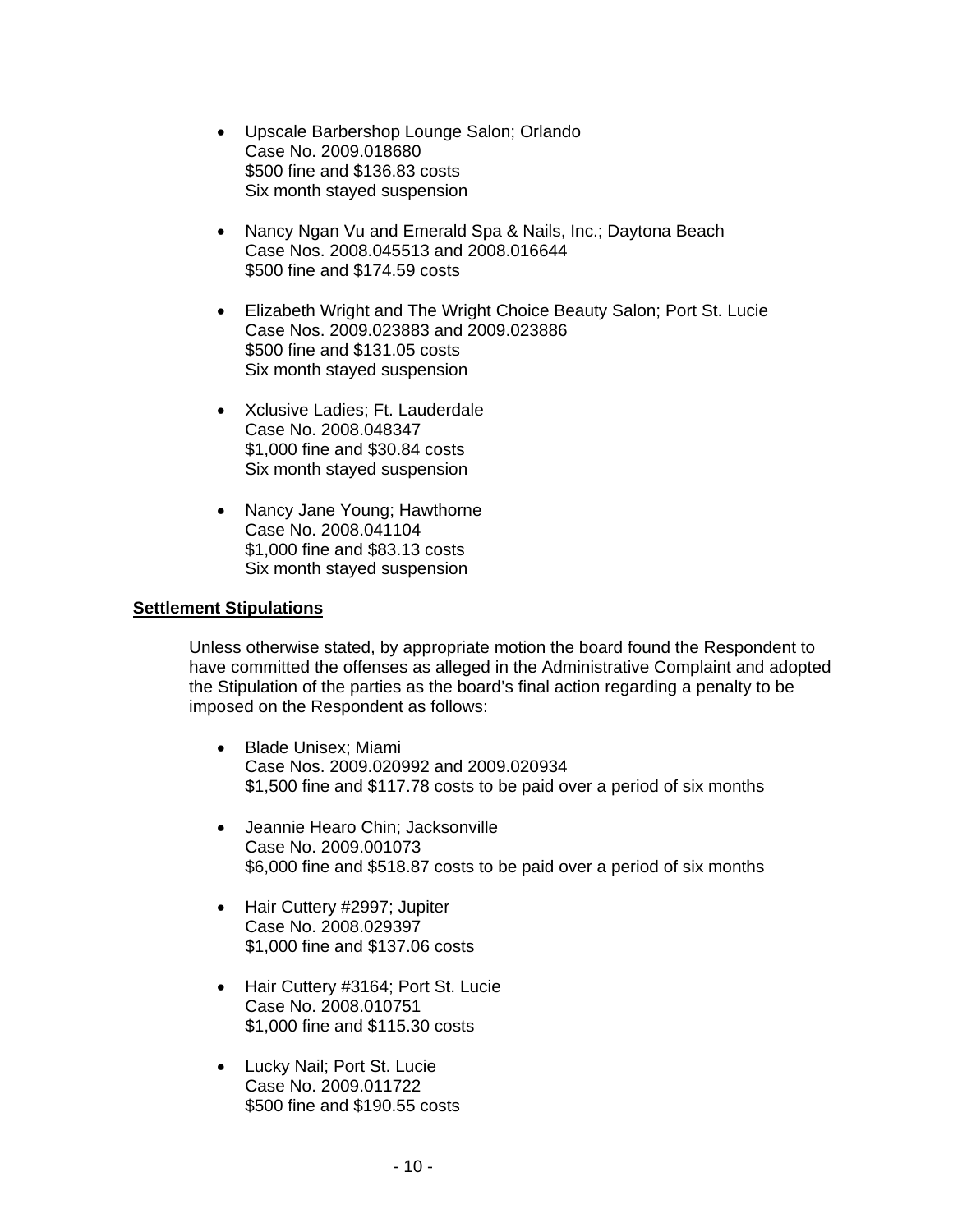- Eridania Mendez; Sebring Case No. 2009.012039 \$500 fine and \$131 costs
- Personality Hair Studio; Orlando Case No. 2008.011715 \$500 fine and \$191.77 costs to be paid over a period of six months
- Te Van Phan; Port St. Lucie Case No. 2009.023891 \$650 fine and \$147.38 costs to be paid over a period of two months
- Eridania Mendez; Sebring Case No. 2009.012039 \$500 fine and \$131 costs
- Sharon Spencer; Ft. Pierce Case No. 2008.036272 \$300 fine
- Strand Salon, Inc.; Miami Springs Case No. 2009.023802 \$150 fine and \$21.06 costs
- True Nails and Spa; Royal Palm Beach Case No. 2009.000670 \$750 fine and \$80.65 costs to be paid over a period of two months
- US Nails and Thuy T. Tran; Palm Beach Case Nos. 2009.022719 and 2009.022742 \$1,500 fine and \$258.77 costs to be paid over a period of three months
- Sandra Williams, d/b/a Sandra's Hair Salon; Ft. Pierce Case No. 2008.059678 \$500 fine and \$96.31 costs to be paid over a period of two months
- Regis Salon #6443; Palm Beach Gardens Case No. 2008.066328 \$500 fine and \$232.15 costs

Ms. Osborne moved that the board adopt the Stipulation of the parties as the board's final action in this matter and incorporate it and all of its terms into a Final Order. Ms. Ritenbaugh seconded the motion and the motion passed unanimously.

# **Department Attorney Report**

Mr. White informed the board that as of January 15, 2010, there were 358 open cosmetology cases in the legal section.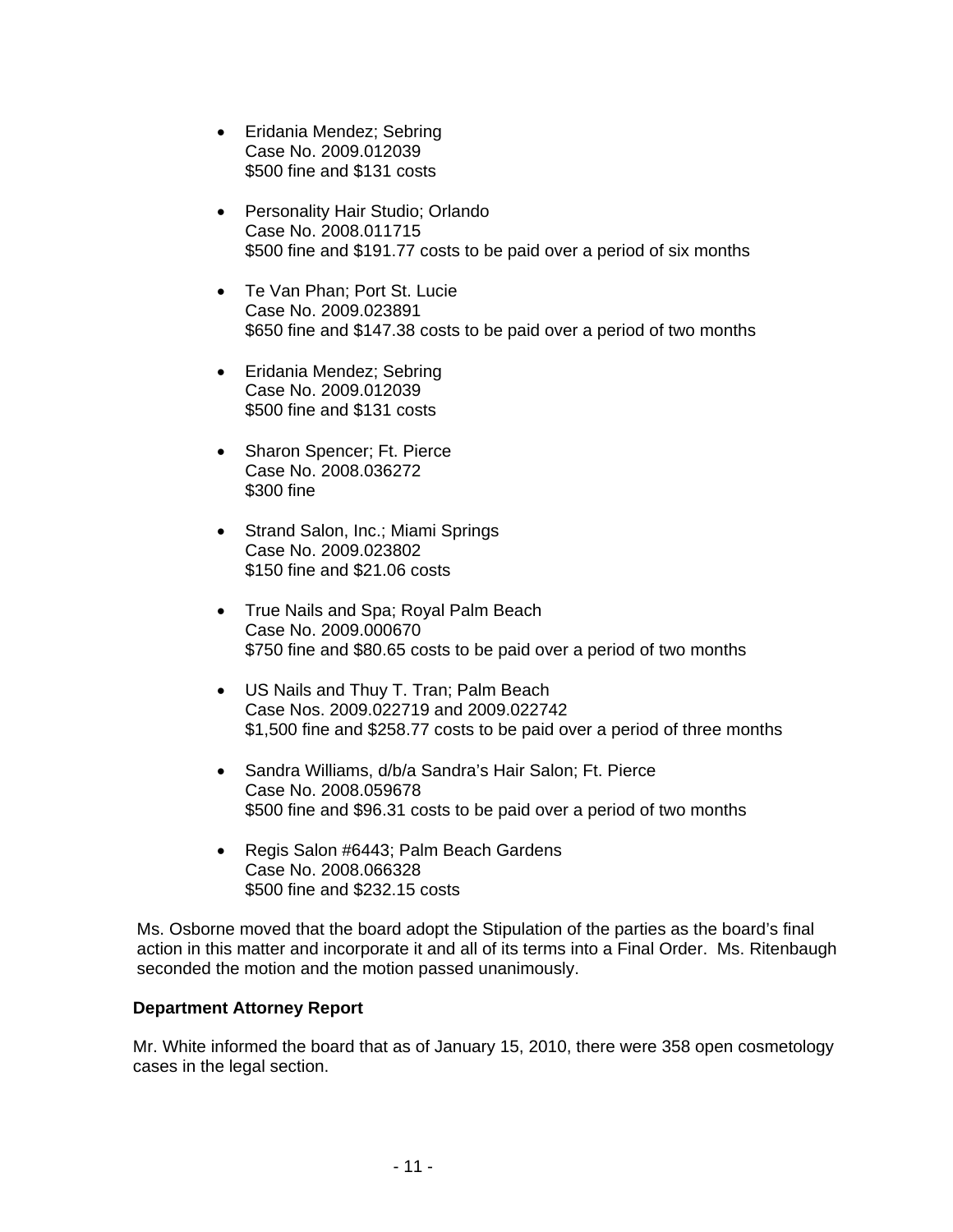The board asked that the list of criminal offenses which can be approved by the department without board review be included on the April agenda. The board will consider expanding this list at that meeting.

# **Applications**

# **Licensure Applications**

• Jessica E. Elsen

 Ms. Robyn Barineau, Executive Director, noted that the licensure application for Ms. Elsen was forwarded to the board for review based on the background information reflected on the application. Ms. Elsen was present for the meeting and was sworn in by the Court Reporter. After review and discussion, Ms. Ritenbaugh moved to approve the application based on the information provided. Ms. Osborne seconded the motion and the motion passed unanimously.

• Marcus A. Guarino

Ms. Barineau noted that the licensure application for Mr. Guarino was forwarded to the board for review based on the background information reflected on the application. Ms. Guarino was present for the meeting and was sworn in by the Court Reporter. After review and discussion, Vice Chair Fincel moved to approve the application based on the documents provided. Ms. Ritenbaugh seconded the motion and the motion passed unanimously.

• Richard S. Haines

Ms. Barineau noted that the licensure application for Mr. Haines was forwarded to the board for review based on the background information reflected on the application. Mr. Haines was present for the meeting and was sworn in by the Court Reporter. After review and discussion, Ms. Osborne moved to approve the application based on the documents provided. The board also imposed probation on the license to run concurrent with his criminal probationary period. Ms. Ritenbaugh seconded the motion and the motion passed unanimously.

• Elissa J. Hollingsworth

Ms. Barineau noted that the licensure application for Ms. Hollingsworth was forwarded to the board for review based on the background information reflected on the application. Ms. Hollingsworth was present for the meeting and was sworn in by the Court Reporter. After review and discussion, Ms. Osborne moved to approve the application based on the documents provided. Ms. Ritenbaugh seconded the motion and the motion passed unanimously.

• Nicole M. Huffman

Ms. Barineau noted that the licensure application for Ms. Huffman was forwarded to the board for review based on the background information reflected on the application. Ms. Huffman was present for the meeting and was sworn in by the Court Reporter. After review and discussion, Ms. Ritenbaugh moved to approve the application based on the documents provided. The board also imposed probation on the license to run concurrent with her criminal probationary period. Ms. Osborne seconded the motion and the motion passed unanimously.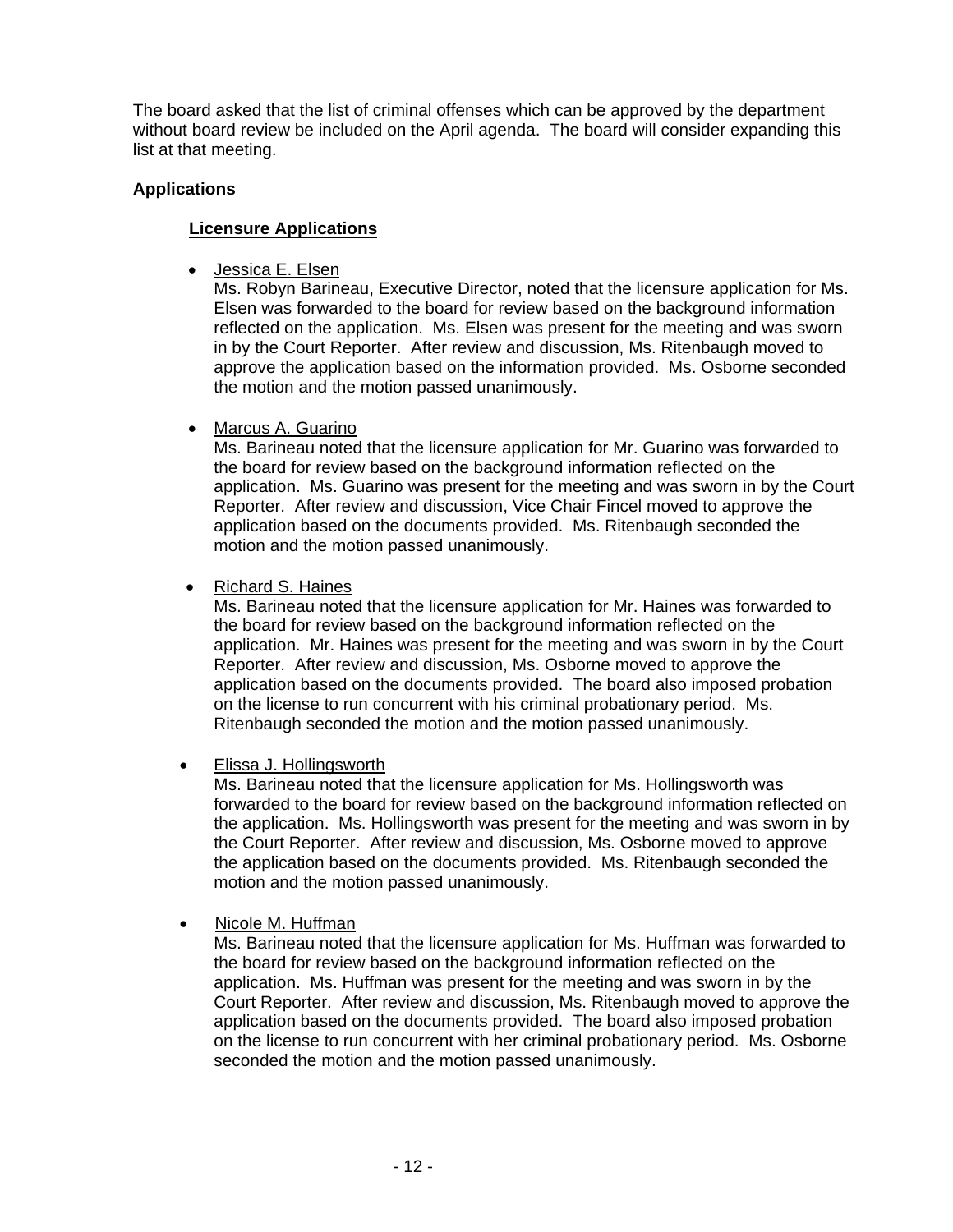# • Amanda R. LeBlanc

Ms. Barineau noted that the licensure application for Ms. LeBlanc was forwarded to the board for review based on the background information reflected on the application. Ms. LeBlanc was present for the meeting and was sworn in by the Court Reporter. After review and discussion, Ms. Ritenbaugh moved to approve the application based the documents provided. Ms. Osborne seconded the motion and the motion passed unanimously.

# • Lauren M. Nix

Ms. Barineau noted that the licensure application for Ms. Nix was forwarded to the board for review based on the background information reflected on the application. Ms. Nix was present for the meeting and was sworn in by the Court Reporter. After review and discussion, Ms. Smith moved to approve the application based on the documents provided. Ms. Ritenbaugh seconded the motion and the motion passed unanimously.

# • Katherine E. Nolan

Ms. Barineau noted that the licensure application for Ms. Nolan was forwarded to the board for review based on the background information reflected on the application. Ms. Nolan was present for the meeting and was sworn in by the Court Reporter. After review and discussion, Ms. Osborne moved to approve the application based on the documents provided. Ms. Ritenbaugh seconded the motion and the motion passed unanimously.

# • Rosalee Patha

Ms. Barineau noted that the licensure application for Ms. Patha was forwarded to the board for review based on the background information reflected on the application. Ms. Patha was present for the meeting and was sworn in by the Court Reporter. After review and discussion, Ms. Ritenbaugh moved to approve the application based on the documents provided. The board also imposed probation on the license to run concurrent with her criminal probationary period. Ms. Smith seconded the motion and the motion passed unanimously.

• Nicole L. Kirkland

Ms. Barineau noted that the licensure application for Ms. Kirkland was forwarded to the board for review based on the background information reflected on the application. Ms. Kirkland was present for the meeting and was sworn in by the Court Reporter. After review and discussion, Ms. Smith moved to approve the application based on the documents provided.Ms. Ritenbaugh seconded the motion and the motion passed unanimously.

• Elizabeth G. Reynolds

Ms. Barineau noted that the licensure application for Ms. Reynolds was forwarded to the board for review based on the background information reflected on the application. Ms. Reynolds was present for the meeting and was sworn in by the Court Reporter. After review and discussion, Ms. Osborne moved to approve the application based on the documents provided. Ms. Ritenbaugh seconded the motion and the motion passed unanimously.

• Jerry Sanchez

Ms. Barineau noted that the licensure application for Mr. Sanchez was forwarded to the board for review based on the background information reflected on the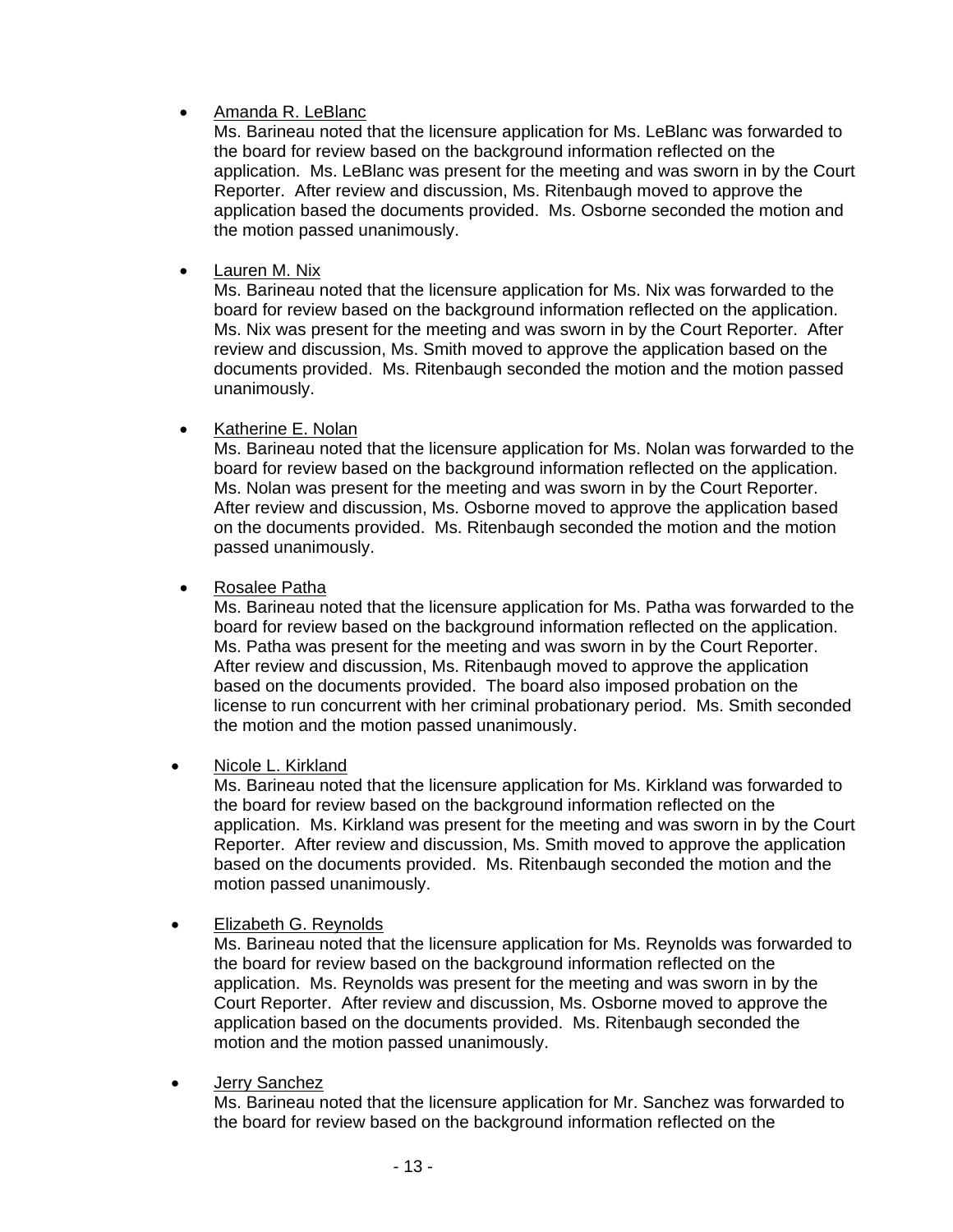application. Ms. Sanchez was present for the meeting and was sworn in by the Court Reporter. After review and discussion, Ms. Ritenbaugh moved to approve the application based on the documents provided. Ms. Osborne seconded the motion and the motion passed unanimously.

• Derrick L. Robinson

Ms. Barineau noted that the licensure application for Mr. Robinson was forwarded to the board for review based on the background information reflected on the application. Mr. Robinson was present for the meeting and was sworn in by the Court Reporter. After review and discussion, Ms. Osborne moved to approve the application based on the documents provided. Ms. Ritenbaugh seconded the motion and the motion passed unanimously.

• Crystal M. Spears

Ms. Barineau noted that the licensure application for Ms. Spears was forwarded to the board for review based on the background information reflected on the application. Ms. Spears was present for the meeting and was sworn in by the Court Reporter. After review and discussion, Ms. Smith moved to approve the application based on the documents provided. Vice Chair Fincel seconded the motion and the motion passed unanimously.

• William R. Stanley

Ms. Barineau noted that the licensure application for Mr. Stanley was forwarded to the board for review based on the background information reflected on the application. Mr. Stanley was present for the meeting and was sworn in by the Court Reporter. After review and discussion, Ms. Smith moved to approve the application based on the documents provided. Ms. Osborne seconded the motion and the motion passed unanimously.

# • Cristal D. Steele

Ms. Barineau noted that the licensure application for Ms. Steele was forwarded to the board for review based on the background information reflected on the application. Ms. Steele was present for the meeting and was sworn in by the Court Reporter. After review and discussion, Ms. Smith moved to approve the application based on the documents provided. Ms. Ritenbaugh seconded the motion and the motion passed unanimously.

• Ivan Suarez

Ms. Barineau noted that the licensure application for Mr. Suarez was forwarded to the board for review based on the background information reflected on the application. Mr. Suarez was present for the meeting and was sworn in by the Court Reporter. After review and discussion, Vice Chair Fincel moved to approve the application based on the documents provided. Ms. Ritenbaugh seconded the motion and the motion passed unanimously.

• Raymond Travis

Ms. Barineau noted that the licensure application for Mr. Travis was forwarded to the board for review based on the background information reflected on the application. Mr. Travis was present for the meeting and was sworn in by the Court Reporter. After review and discussion, Ms. Smith moved to deny the application based upon the noted criminal history. Ms. Osborne seconded the motion and the motion passed with Ms. Ritenbaugh voting against the motion.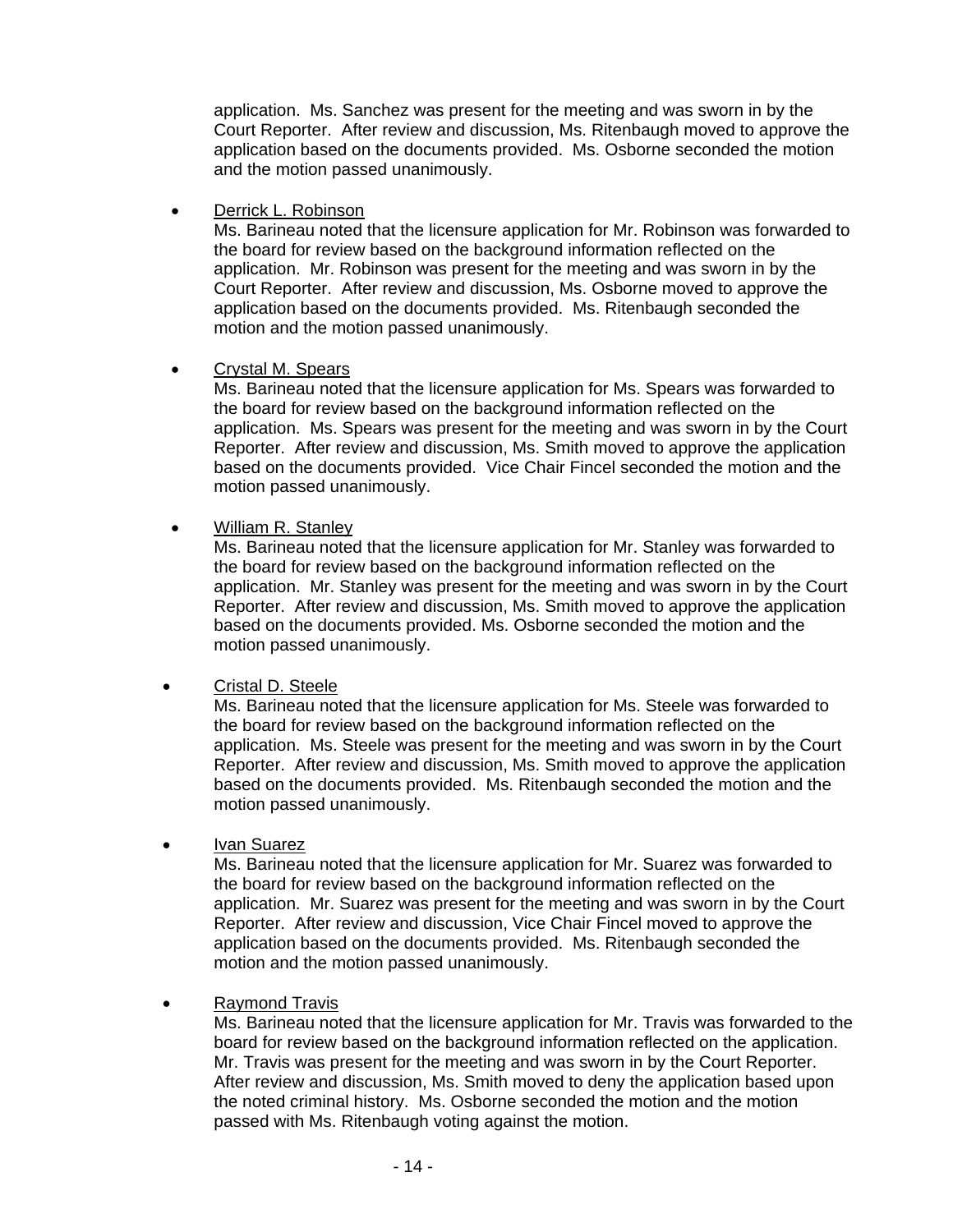# • Chandree N. Washinton

Ms. Barineau noted that the licensure application for Ms. Washington was forwarded to the board for review based on the background information reflected on the application. Ms. Washington was present for the meeting and was sworn in by the Court Reporter. After review and discussion, Ms. Osborne moved to approve the application based on the documents provided. The board also imposed probation on the license to run concurrent with her criminal probationary period. Ms. Ritenbaugh seconded the motion and the motion passed unanimously.

# • Ivan Ocasio

Ms. Barineau noted that the licensure application for Mr. Ocasio was forwarded to the board for review based on the background information reflected on the application. Mr. Ocasio was present for the meeting and was sworn in by the Court Reporter. After review and discussion, Ms. Ritenbaugh moved to approve the application based on the documents provided. Ms. Smith seconded the motion and the motion passed unanimously.

# • Maryann Ferrara

Ms. Barineau noted that the licensure application for Ms. Ferrara was forwarded to the board for review based on the background information reflected on the application. Ms. Ferrara was present for the meeting and was sworn in by the Court Reporter. After review and discussion, Vice Chair Fincel moved to approve the application based on the documents provided. Ms. Ritenbaugh seconded the motion and the motion passed unanimously.

#### • Robert M. Martinez

Ms. Barineau noted that the licensure application for Mr. Martinez was forwarded to the board for review based on the background information reflected on the application. Mr. Martinez was present for the meeting and was sworn in by the Court Reporter. After review and discussion, Ms. Osborne moved to approve the application based on the documents provided. Ms. Ritenbaugh seconded the motion and the motion passed unanimously.

# • Ryan Bletcher

Ms. Barineau noted that the licensure application for Ms. Bletcher was continued at the September 4, 2009, board meeting, to allow her to provide additional documentation regarding her criminal history. After review and discussion, Ms. Ritenbaugh moved to deny the application based on the noted criminal history and because no additional documentation has been provided. Ms. Osborne seconded the motion and the motion passed unanimously.

# • Jason B. Brown

Ms. Barineau noted that the licensure application for Mr. Brown was forwarded to the board for review based on the background information reflected on the application. Mr. Brown was not present for the meeting. After review and discussion, Ms. Ritenbaugh moved to approve the application based on the documents provided. Ms. Osborne seconded the motion and the motion passed unanimously.

# • Debroah D. Christian

Ms. Barineau noted that the licensure application for Ms. Christian was forwarded to the board for review based on the background information reflected on the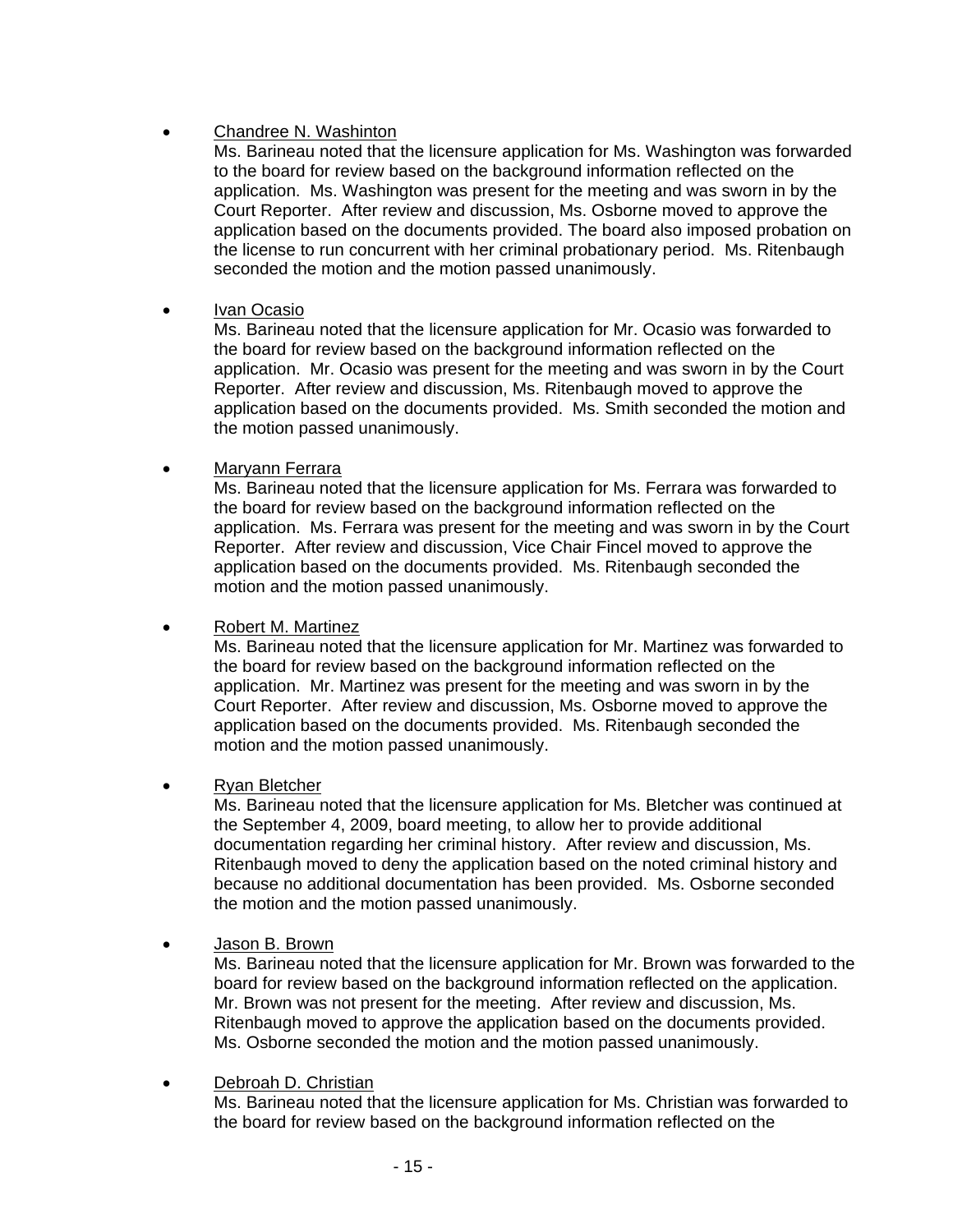application. Ms. Christian was not present for the meeting. After review and discussion, Vice Chair Fincel moved to deny the application based upon the noted criminal history. Ms. Ritenbaugh seconded the motion and the motion passed unanimously.

• Jose A. Colon

Ms. Barineau noted that the licensure application for Mr. Colon was forwarded to the board for review based on the background information reflected on the application. Mr. Colon was not present for the meeting. After review and discussion, Vice Chair Fincel moved to approve the application based on the documents provided. Ms. Ritenbaugh seconded the motion and the motion passed with Ms. Smith voting against the motion.

• Crystal M. Dailey

Ms. Barineau noted that the licensure application for Ms. Dailey was forwarded to the board for review based on the background information reflected on the application. Ms. Dailey was present not for the meeting. After review and discussion, Ms. Ritenbaugh moved to approve the application based on the documents provided. The board also imposed probation on the license to run concurrent with her criminal probationary period. Vice Chair Fincel seconded the motion and the motion passed unanimously.

• Danielle M. Daniluk

Ms. Barineau noted that the licensure application for Ms. Daniluk was forwarded to the board for review based on the background information reflected on the application. Ms. Daniluk was not present for the meeting. After review and discussion, Vice Chair Fincel moved to approve the application based on the documents provided. Ms. Smith seconded the motion and the motion passed unanimously.

• Kenya L. Dixon

Ms. Barineau noted that the licensure application for Ms. Dixon was forwarded to the board for review based on the background information reflected on the application. Ms. Dixon was not present for the meeting. After review and discussion, Ms. Ritenbaugh moved to approve the application based on the documents provided. Ms. Osborne seconded the motion and the motion passed unanimously.

• Kelvin W. Drayton

Ms. Barineau noted that the licensure application for Mr. Drayton was forwarded to the board for review based on the background information reflected on the application. Mr. Drayton was not present for the meeting. After review and discussion, Ms. Ritenbaugh moved to approve the application based on the documents provided. Ms. Osborne seconded the motion and the motion passed unanimously.

• Jessica Grant

Ms. Barineau noted that the licensure application for Ms. Grant was forwarded to the board for review based on the background information reflected on the application. Ms. Grant was not present for the meeting. After review and discussion, Ms. Ritenbaugh moved to approve the application based on the documents provided. Ms. Osborne seconded the motion and the motion passed unanimously.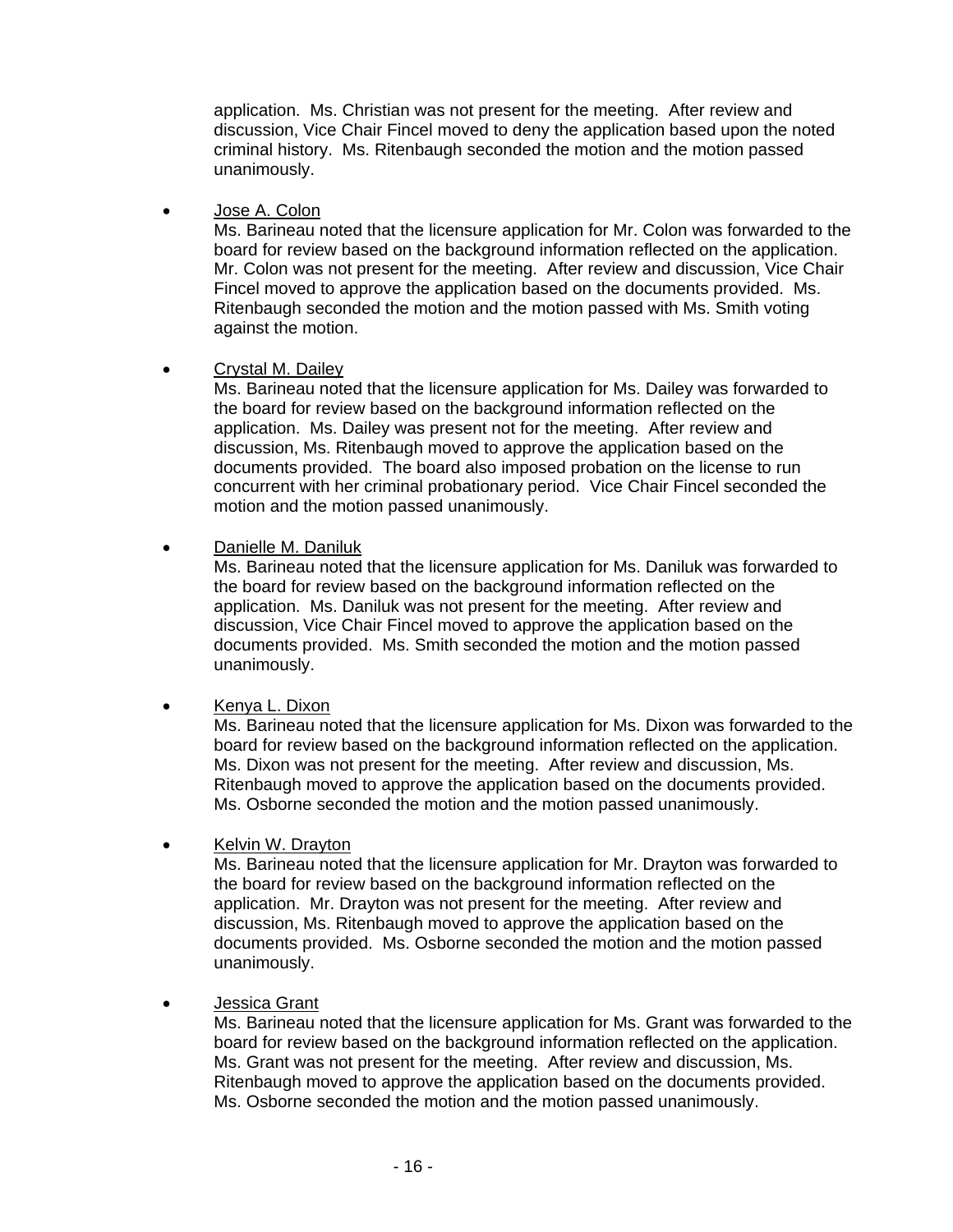# • Fatima Habersham

Ms. Barineau noted that the licensure application for Ms. Habersham was forwarded to the board for review based on the background information reflected on the application. Ms. Habersham was not present for the meeting. After review and discussion, Ms. Ritenbaugh moved to approve the application based on the documents provided. Ms. Smith seconded the motion and the motion passed unanimously.

# • Tricia W. Heyligar

Ms. Barineau noted that the licensure application for Ms. Heyligar was forwarded to the board for review based on the background information reflected on the application. Ms. Heyligar was not present for the meeting. After review and discussion, Ms. Ritenbaugh moved to approve the application based on the documents provided. The board also imposed probation on the license to run concurrent with her criminal probationary period. Vice Chair Fincel seconded the motion and the motion passed unanimously.

• Jillian J. Jones

Ms. Barineau noted that the licensure application for Ms. Jones was forwarded to the board for review based on the background information reflected on the application. Ms. Jones was not present for the meeting. After review and discussion, Vice Chair Fincel moved to approve the application based on the documents provided. Ms. Osborne seconded the motion and the motion passed unanimously.

• Katrina V. Maeweathers

Ms. Barineau noted that the licensure application for Ms. Maeweathers was forwarded to the board for review based on the background information reflected on the application. Ms. Maeweathers was not present for the meeting. After review and discussion, Ms. Ritenbaugh moved to approve the application based on the documents provided. Ms. Osborne seconded the motion and the motion passed unanimously.

• Miriam V. Marksdemartino

Ms. Barineau noted that the licensure application for Ms. Marksdemartino was forwarded to the board for review based on the background information reflected on the application. Ms. Marksdemartino was not present for the meeting. After review and discussion, Ms. Ritenbaugh moved to approve the application based on the documents provided. Ms. Osborne seconded the motion and the motion passed unanimously.

• Auredeus Mitchell

Ms. Barineau noted that the licensure application for Mr. Mitchell was forwarded to the board for review based on the background information reflected on the application. Mr. Mitchell was not present for the meeting. After review and discussion, Vice Chair Fincel moved to deny the application based upon the noted criminal history. Ms. Osborne seconded the motion and the motion passed unanimously.

• Barbara M. Ortiz

Ms. Barineau noted that the licensure application for Ms. Ortiz was forwarded to the board for review based on the background information reflected on the application. Ms. Ortiz was not present for the meeting. After review and discussion, Ms.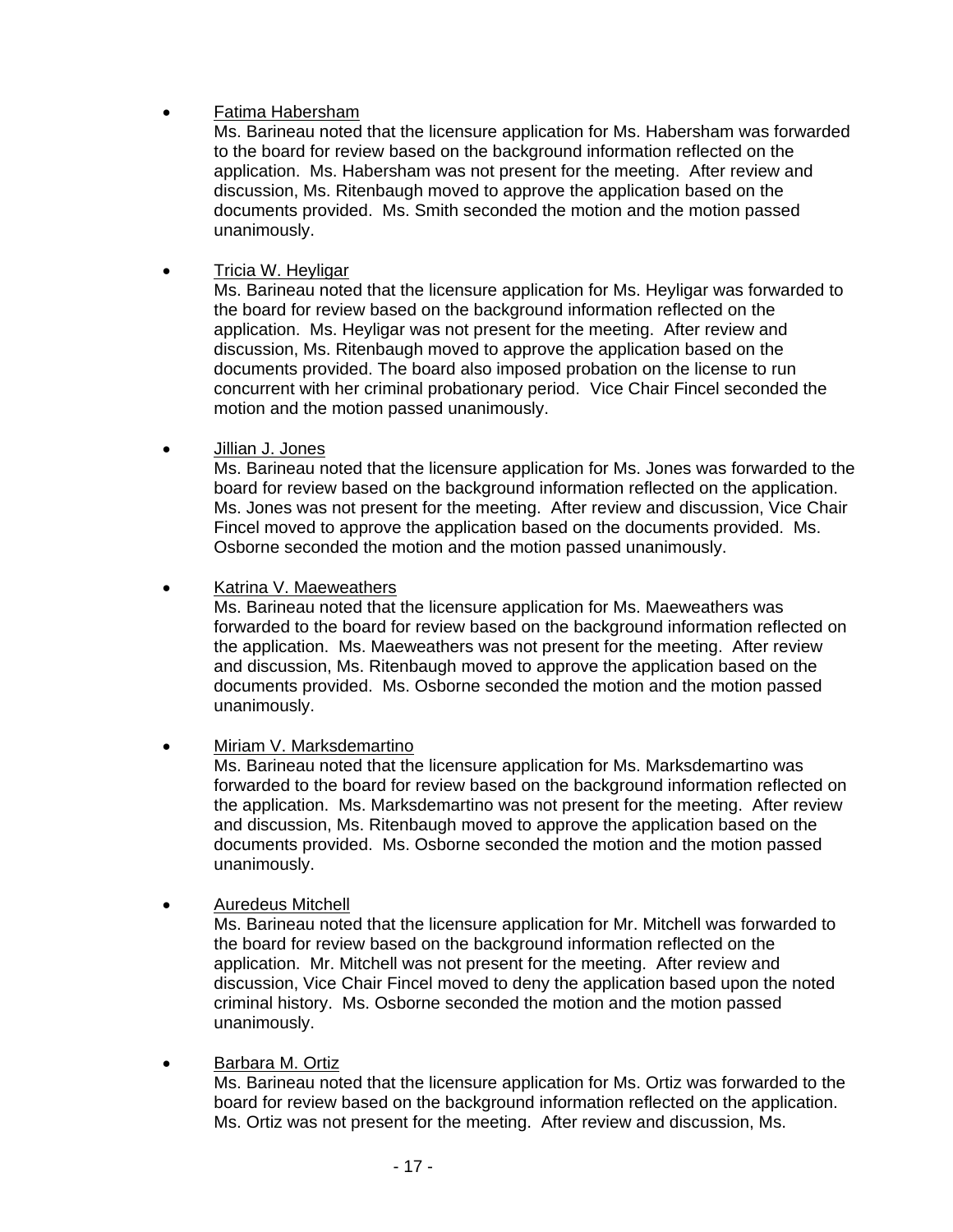Ritenbaugh moved to approve the application based on the documents provided. Ms. Osborne seconded the motion and the motion passed unanimously.

Shekeila A. Parson

Ms. Barineau noted that the licensure application for Ms. Parson was forwarded to the board for review based on the background information reflected on the application. Ms. Parson was not present for the meeting. After review and discussion, Ms. Smith moved to approve the application based on the documents provided. Ms. Ritenbaugh seconded the motion and the motion passed unanimously.

# Laurie Perkins

Ms. Barineau noted that the licensure application for Ms. Perkins was forwarded to the board for review based on the background information reflected on the application. Ms. Perkins was not present for the meeting. After review and discussion, Vice Chair Fincel moved to approve the application based on the documents provided. Ms. Osborne seconded the motion and the motion passed unanimously.

# • Mary Rivenburg

Ms. Barineau noted that the licensure application for Ms. Rivenburg was forwarded to the board for review based on the background information reflected on the application. Ms. Rivenburg was not present for the meeting. After review and discussion, Ms. Smith moved to approve the application based on the documents provided. Vice Chair Fincel seconded the motion and the motion passed unanimously.

# • Lourdes R. Rodriguez

Ms. Barineau noted that the licensure application for Ms. Rodriguez was forwarded to the board for review based on the background information reflected on the application. Ms. Rodriguez was not present for the meeting. After review and discussion, Ms. Ritenbaugh moved to approve the application based on the documents provided. Ms. Osborne seconded the motion and the motion passed unanimously.

# • Tommy Sailor

Ms. Barineau noted that the licensure application for Mr. Sailor was forwarded to the board for review based on the background information reflected on the application. Mr. Sailor was not present for the meeting. After review and discussion, Ms. Ritenbaugh moved to approve the application based on the documents provided. Ms. Osborne seconded the motion and the motion passed unanimously.

• Latricia M. Samuels

Ms. Barineau noted that the licensure application for Ms. Samuels was forwarded to the board for review based on the background information reflected on the application. Ms. Samuels was not present for the meeting. After review and discussion, Ms. Ritenbaugh moved to approve the application based on the documents provided. The board also imposed probation on the license to run concurrent with her criminal probationary period. Ms. Osborne seconded the motion and the motion passed unanimously.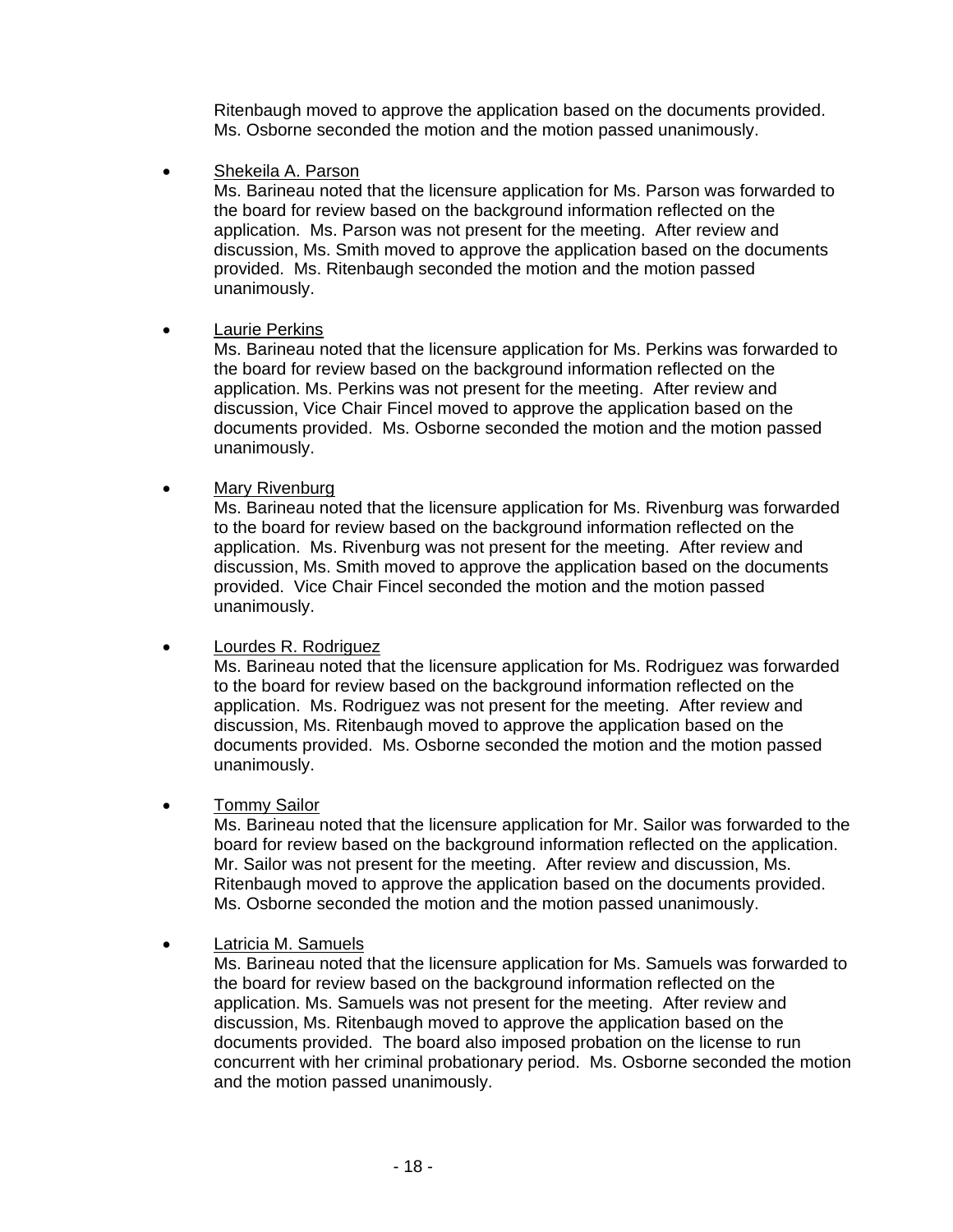# • Roberto Sanchez

Ms. Barineau noted that the licensure application for Mr. Sanchez was forwarded to the board for review based on the background information reflected on the application. Mr. Sanchez was not present for the meeting. After review and discussion, Ms. Ritenbaugh moved to approve the application based on the documents provided. The board also imposed probation on the license to run concurrent with his criminal probationary period. Ms. Osborne seconded the motion and the motion passed unanimously.

• Joel Soto

Ms. Barineau noted that the licensure application for Mr. Soto was forwarded to the board for review based on the background information reflected on the application. Mr. Soto was not present for the meeting. After review and discussion, Vice Chair Fincel moved to approve the application based on the documents provided. Ms. Smith seconded the motion and the motion passed unanimously.

# • LaTasha A. Stevens

Ms. Barineau noted that the licensure application for Ms. Stevens was forwarded to the board for review based on the background information reflected on the application. Ms. Stevens was not present for the meeting. After review and discussion, Ms. Osborne moved to approve the application based on the documents provided. The board also imposed probation on the license to run concurrent with her criminal probationary period. Ms. Ritenbaugh seconded the motion and the motion passed unanimously.

# • Jessica Vega

Ms. Barineau noted that the licensure application for Ms. Vega was forwarded to the board for review based on the background information reflected on the application. Ms. Vega was not present for the meeting. After review and discussion, Ms. Ritenbaugh moved to approve the application based on the documents provided. The board also imposed probation on the license to run concurrent with her criminal probationary period. Ms. Osborne seconded the motion and the motion passed unanimously.

# • Shannon N. Wilkerson

Ms. Barineau noted that the licensure application for Ms. Wilkerson was forwarded to the board for review based on the background information reflected on the application. Ms. Wilkerson was not present for the meeting. After review and discussion, Ms. Ritenbaugh moved to approve the application based on the documents provided. Ms. Smith seconded the motion and the motion passed unanimously.

# • Terica Charles

Ms. Barineau noted that the licensure application for Ms. Charles was forwarded to the board for review based on the background information reflected on the application. Ms. Charles was not present for the meeting. After review and discussion, Ms. Ritenbaugh moved to uphold the denial the application as there was no additional documentation provided. Ms. Osborne seconded the motion and the motion passed unanimously.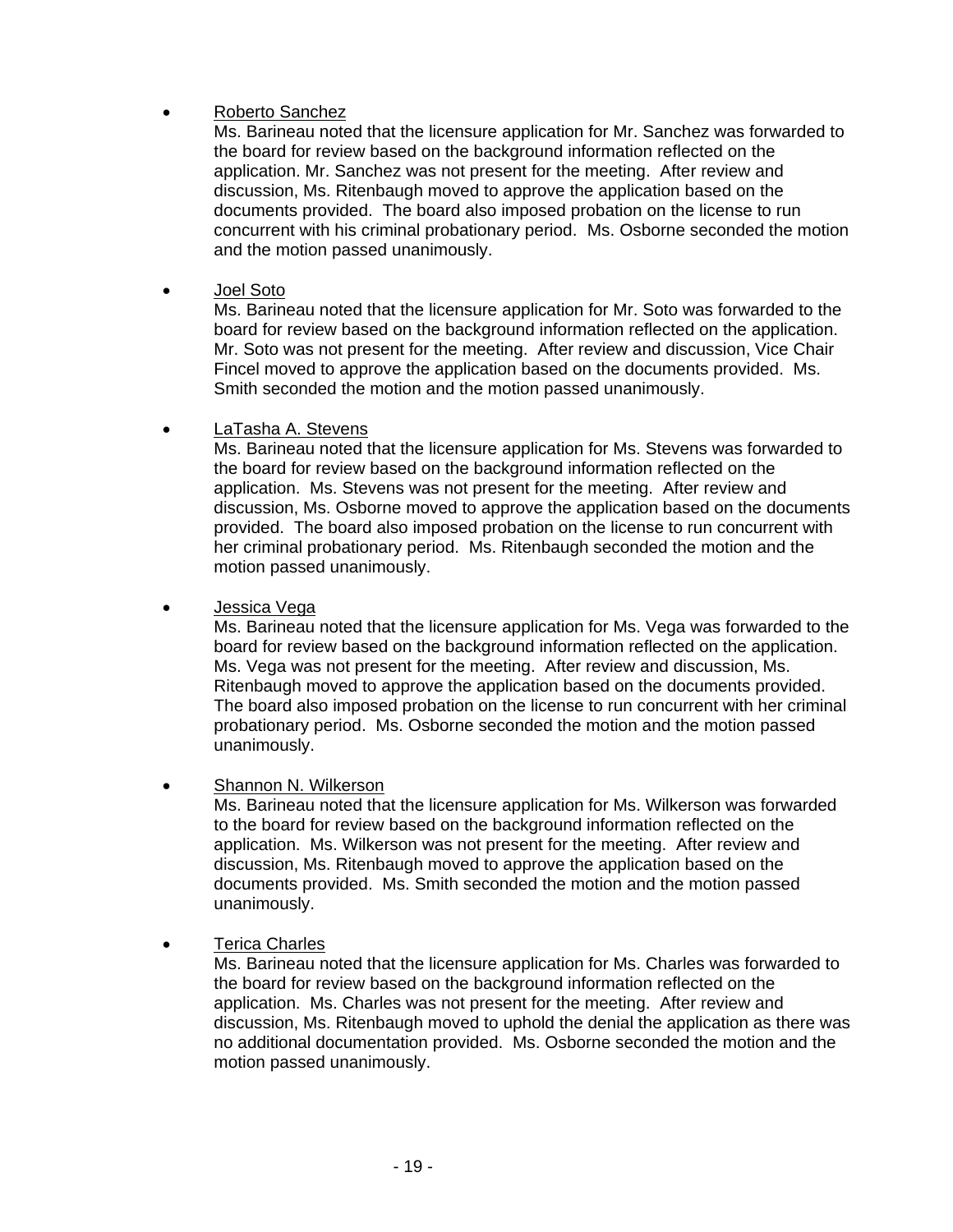# Anna C. Pretty

Ms. Barineau noted that the licensure application for Ms. Pretty was forwarded to the board for review based on the background information reflected on the application. Ms. Pretty was not present for the meeting. After review and discussion, Ms. Ritenbaugh moved to deny the application based upon the noted criminal history. Ms. Smith seconded the motion and the motion passed unanimously.

#### **Applications for Hair Braiding Courses**

#### Casina Hair Design

After review and discussion of the course material, Ms. Ritenbaugh moved to deny the course application based on references to the use of alcohol as a sanitizer, no learning objectives for HIV/AIDS training, and the course content was outside of the scope of hair braiding. Ms. Osborne seconded the motion and the motion passed unanimously.

#### Natasha Beasley

After review and discussion of the course material, Ms. Osborne moved to deny the course application based on references to the use of alcohol as a sanitizer. Ms. Ritenbaugh seconded the motion and the motion passed unanimously.

#### North Florida Cosmetology Institute

After review and discussion of the course material, Ms. Ritenbaugh moved to approve the course application with the following contingency: striking all references to treatment of the scalp. The correction must be submitted to the Executive Director within 30 days of the date of the order for approval. Ms. Smith seconded the motion and the motion passed unanimously.

#### Synergy Entertainment, Inc.

Mr. Christopher Carpenter was present for the meeting and was sworn in by the Court Reporter. After review and discussion of the course material, Ms. Smith moved to deny the application based on references to the use of alcohol, phenols, and formaldehyde as a sanitizer, and no references or resources were listed on the HIV/AIDS course materials. Ms. Osborne seconded the motion and the motion passed unanimously.

#### **Applications for Hair Wrapping Courses**

#### Casina Hair Design

After review and discussion of the course material, Ms. Ritenbaugh moved to deny the course application based on references to the use of alcohol as a sanitizer, no learning objectives for HIV/AIDS training, and the course content was outside of the scope of hair wrapping. Ms. Osborne seconded the motion and the motion passed unanimously.

#### North Florida Cosmetology Institute

After review and discussion of the course material, Ms. Ritenbaugh moved to approve the course application with the following contingency: striking all references to treatment of the scalp. The correction must be submitted to the Executive Director within 30 days of the date of the order for approval. Ms. Smith seconded the motion and the motion passed unanimously.

#### Synergy Entertainment, Inc.

Mr. Christopher Carpenter was present for the meeting and was sworn in by the Court Reporter. After review and discussion of the course material, Ms. Smith moved to deny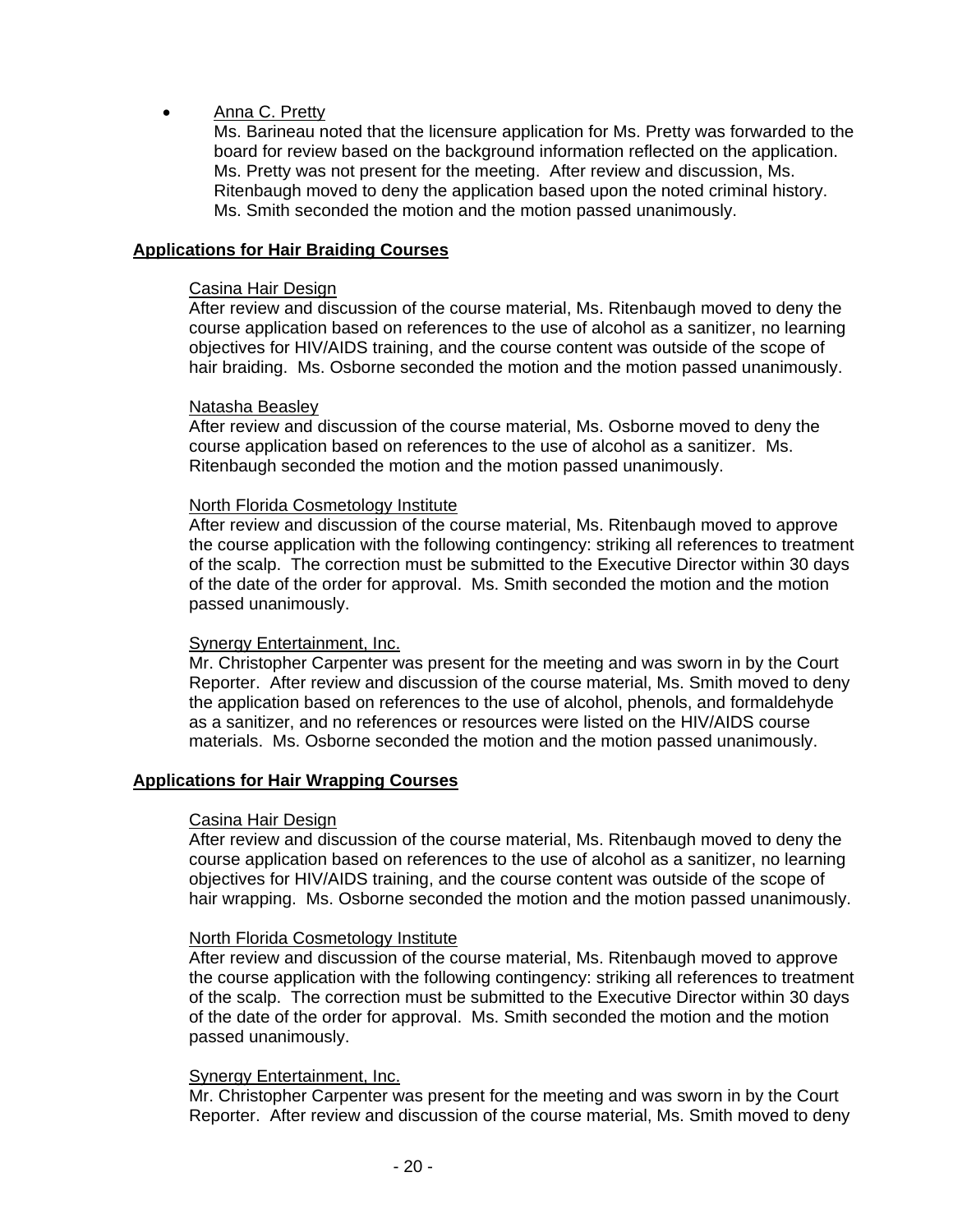the application based on references to the use of alcohol, phenols, and formaldehyde as a sanitizer, and no references or resources were listed on the HIV/AIDS course materials. Ms. Osborne seconded the motion and the motion passed unanimously.

#### **Applications for Body Wrapping Courses**

#### Amelia Goodman

After review and discussion of the course application, Ms. Ritenbaugh moved to deny the application based on inconsistencies in the course outline and the reference to "melting inches." Ms. Ritenbaugh seconded the motion and the motion passed unanimously.

### **Beaulife**

After review and discussion of the course application, Ms. Ritenbaugh moved to deny the application since the course content is outside the scope of practice of Florida Board of Cosmetology licensees and it appears to be product driven, and improper disinfection procedures. Ms. Smith seconded the motion and the motion passed unanimously.

### **Continuing Education Provider and Course Applications**

### Florida Cosmetology Association

# *Course Application*

Continuing Education – 16 Hours Home Study and Internet

Ms. Bonnie Poole was present and was sworn in by the Court Reporter. After review and discussion of the course application, Ms. Ritenbaugh moved to approve the application with the following contingencies: continuing education materials should be updated, and amending the course completion certificate to include a date of completion. The corrections must be submitted to the Executive Director within 30 days of the date of the order for approval. Ms. Osborne seconded the motion and the motion passed unanimously.

# Milady

*Course Application*

Client Relations – 2 Hours Internet

After review and discussion of the course application, Vice Chair Fincel moved to approve the application. Ms. Ritenbaugh seconded the motion and the motion passed unanimously.

#### Milady

*Course Application*

Personal Tools for Success – 2 Hours Internet

After review and discussion of the course application, Vice Chair Fincel moved to approve the application. Ms. Ritenbaugh seconded the motion and the motion passed unanimously.

#### Milady

*Course Application*

#### In Salon Success – 2 Hours Internet

After review and discussion of the course application, Vice Chair Fincel moved to approve the application. Ms. Ritenbaugh seconded the motion and the motion passed unanimously.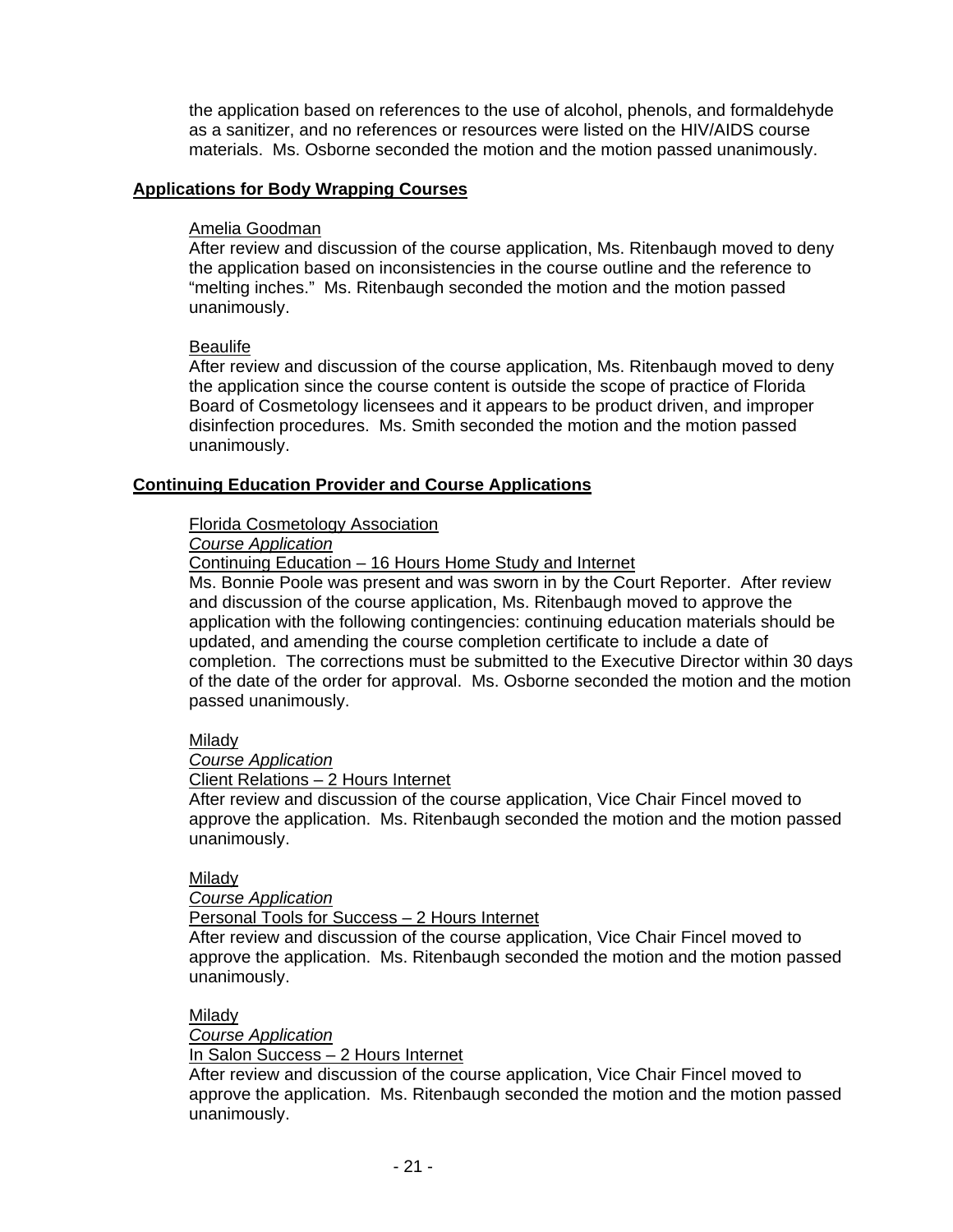# Milady

#### *Course Application*

Professional Tools for Success – 2 Hours Internet

After review and discussion of the course application, Vice Chair Fincel moved to approve the application. Ms. Ritenbaugh seconded the motion and the motion passed unanimously.

### Milady

# *Course Application*

### Job Preparation – 2 Hours Internet

After review and discussion of the course application, Vice Chair Fincel moved to approve the application. Ms. Ritenbaugh seconded the motion and the motion passed unanimously.

### Milady

### *Course Application*

How to Work Smart and Make More Money – 2 Hours Internet

After review and discussion of the course application, Vice Chair Fincel moved to approve the application. Ms. Ritenbaugh seconded the motion and the motion passed unanimously.

# Milady

*Course Application*

Getting Retail Results – 2 Hours Internet

After review and discussion of the course application, Vice Chair Fincel moved to approve the application. Ms. Ritenbaugh seconded the motion and the motion passed unanimously.

# Milady

*Course Application*

Double Your Day with No Additional Clients – 2 Hours Internet

After review and discussion of the course application, Vice Chair Fincel moved to approve the application. Ms. Ritenbaugh seconded the motion and the motion passed unanimously.

#### Milady

# *Course Application*

 How to Find and Hire the Staff That's Right For You – 2 Hours Internet After review and discussion of the course application, Vice Chair Fincel moved to

approve the application. Ms. Ritenbaugh seconded the motion and the motion passed unanimously.

# Milady

 *Course Application*

Salon Profitability-How to Find It and Keep It – 2 Hours Internet

After review and discussion of the course application, Vice Chair Fincel moved to approve the application. Ms. Ritenbaugh seconded the motion and the motion passed unanimously.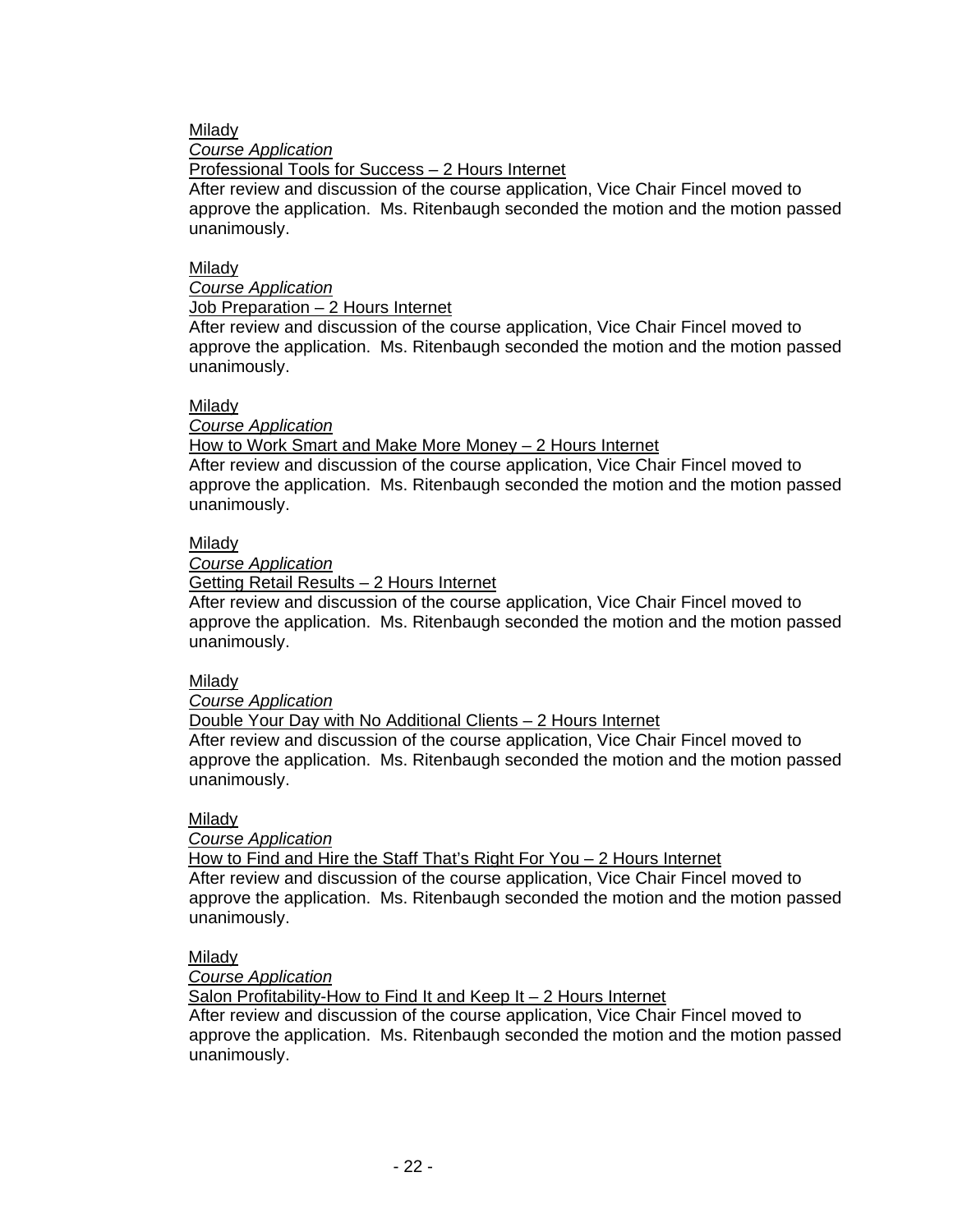# Elite CME, Inc.

 *Course Application*

Continuing Education for Cosmetologists – 16 Hours Home Study/Video

Mr. Chris Callabuchi was present for the meeting and was sworn in by the Court Reporter. After review and discussion of the course application, Ms. Smith moved to deny the application based on outdated and undated reference materials. Ms. Osborne seconded the motion and the motion passed unanimously.

# Elite CME, Inc.

# *Course Application*

16-Hour CE for Nail Technicians – 16 Hours Home Study/Video

Mr. Chris Callabuchi was present for the meeting. After review and discussion of the course application, Ms. Smith moved to deny the application based on outdated and undated reference materials. Ms. Osborne seconded the motion and the motion passed unanimously.

# Elite CME, Inc.

# *Course Application*

# 16-Hour CE for Estheticians – 16 Hours Home Study/Video

Mr. Chris Callabuchi was present for the meeting. After review and discussion of the course application, Ms. Smith moved to deny the application based on outdated and undated reference materials. Ms. Osborne seconded the motion and the motion passed unanimously.

# **Committee Reports**

# **Continuing Education Committee** – Ginny Fincel, Chair

There was no report at this time.

# **Rules Committee** – Donna Osborne

There was no report at this time.

# **Legislative Committee** – Donna Osborne

There was no report at this time.

# **New Business**

# **Vascutouch** – Advanced Dermatology & Cosmetic Surgery

The board reviewed the email and attachments from Ms. Nancy Russ dated October 7, 2009, regarding the Vascutouch device. The board agreed that this machine falls outside the scope of cosmetology. The board asked Ms. Jaime Liang, Assistant Attorney General, to provide a response to Ms. Russ on behalf of the board.

# **Self Reporting of Criminal Convictions**

Ms. Barineau informed the board of the department's new form for a licensee to report a criminal conviction. After discussion, the board agreed to consider how to address disciplinary action for late reporting of a criminal conviction at the next board meeting.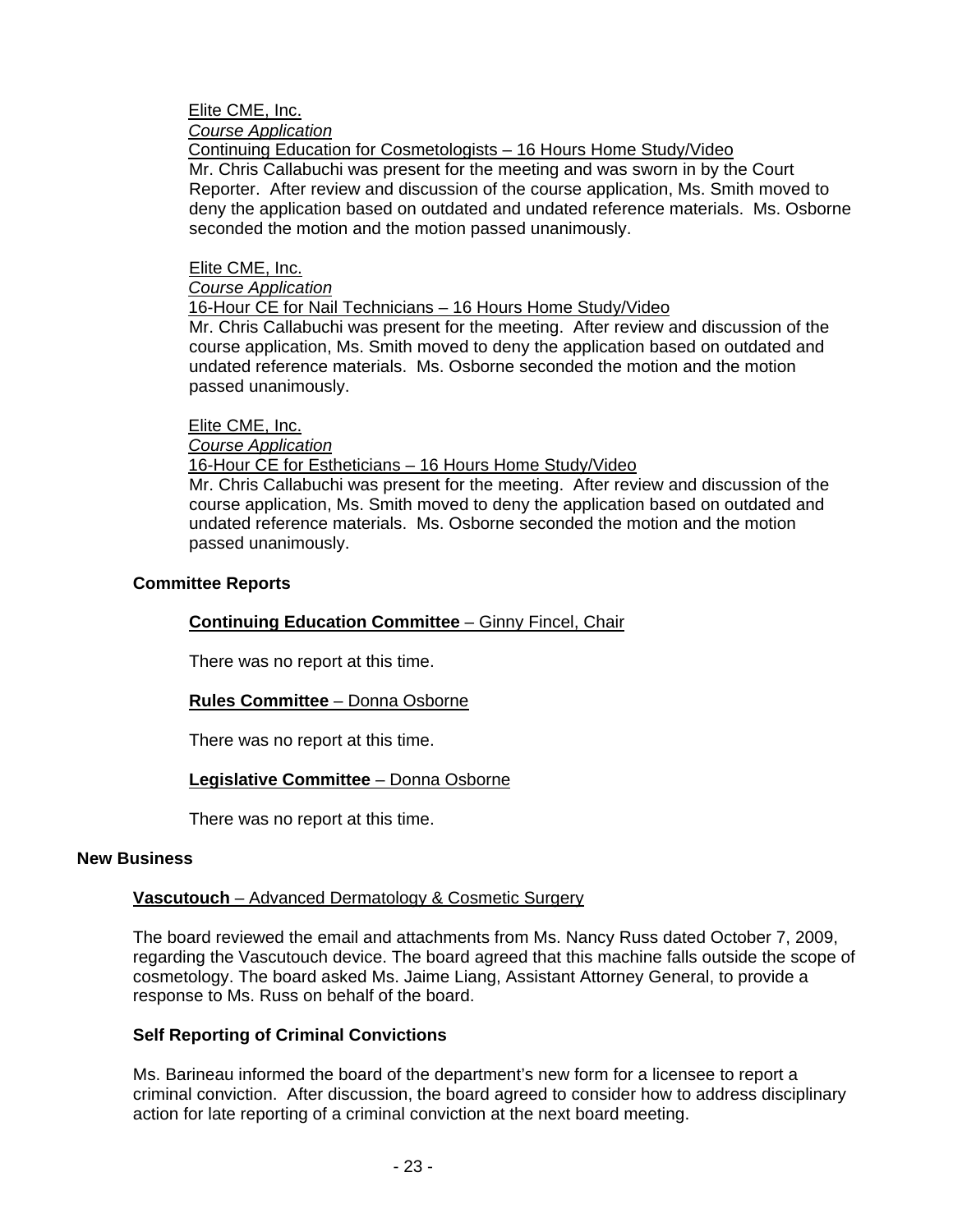# **Old Business**

### **Brazilian Keratin Treatments**

The board previously discussed the use of keratin treatments by licensees. Ms. Barineau informed the board that the Miami Regional Office of the Bureau of Investigative Services was unable to obtain a Manufacturer Safety Data Sheet (MSDS) for the keratin products being utilized in south Florida. There is concern that these treatments may contain a significant amount of formaldehyde. Ms. Liang and Ms. Barineau will discuss this matter and provide some suggestions on how to handle keratin treatments with high amounts of formaldehyde at the April meeting.

#### **Other Business**

#### **Executive Director's Report**

#### Financial Report for Year Ending September, 2009

Ms. Barineau reported that the balance in the board's operating account on September 30, 2009, was over \$1.3 million and the balance in their unlicensed activity account was \$677,729.

#### National-Interstate Council of State Board of Cosmetology, Inc. (NIC)

Ms. Barineau informed the board that the November – December NIC Newsletter was included in the agenda for informational purposes.

#### **Board Attorney's Report**

### Rule 61G5-18.0055, Florida Administrative Code – Supervised Cosmetology Practice Exception

The board agreed that no Statement of Estimated Regulatory Costs was necessary for the following changes to clarify Rule 61G5-18.0055, Florida Administrative Code– Supervised Cosmetology Practice Exception: "Following the completion of the **first**  licensing examination by a graduate of **a** licensed cosmetology school or cosmetology program offered in a public school system, which school or program is certified by the Department of Education, an applicant for licensure as a cosmetologist by examination is eligible to practice temporarily in a current, actively licensed cosmetology salon under the following conditions:

(1) In the event an applicant obtains passing scores on **the first attempt of both** the **written** theory and **written** clinical examinations, the applicant shall be eligible, prior to having their application acted on by the Board, to practice cosmetology in a licensed salon, provided that they post their examination results for both examinations at their work station with a recent photograph affixed thereto.

(2) An applicant who fails any part of the examination may not practice as a cosmetologist and may immediately apply for reexamination*.*"

#### Rule 61G5-31.001, Florida Administrative Code - Definitions

The board agreed that no Statement of Estimated Regulatory costs was necessary for the following change to Rule 61G5-31.001, Florida Administrative Code – Definitions: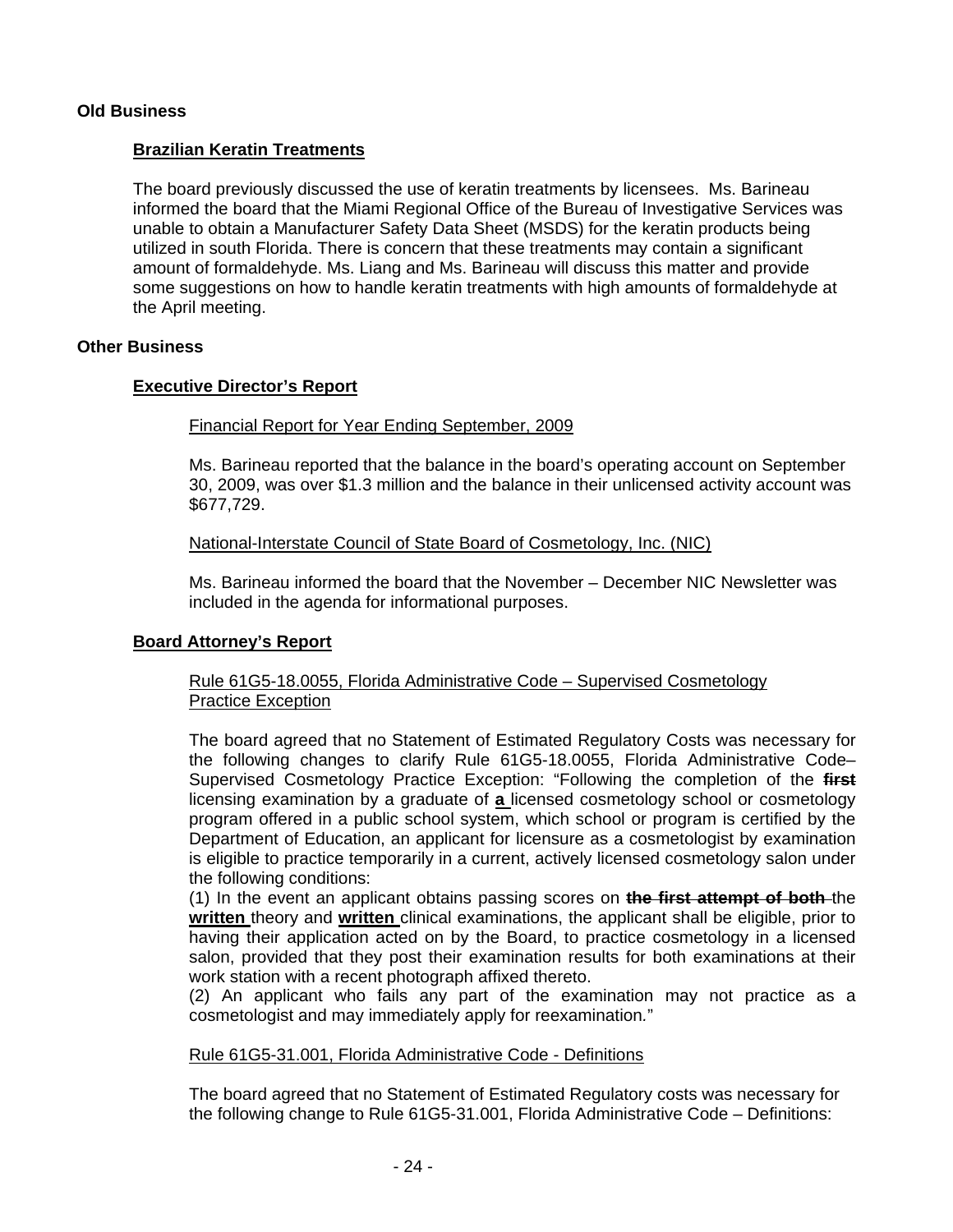# "**Manufactured materials means multi-strand cotton or polyester blend, twisted, not braided, into a single embroidery or yarn thread**."

Rule 61G5-24.002, Florida Administrative Code - Original Cosmetologist Licensure Fee, Cosmetologist Examination and Endorsement Fees, Initial Specialist Registration; Application and Endorsement Fees

The board agreed to the following change to Rule 61G5-24.002, Florida Administrative Code – Original Cosmetologist Licensure Fee, Cosmetologist Examination and Endorsement Fees, Initial Specialist Registration; Application and Endorsement Fees, and they approved the Statement of Estimated Regulatory Costs included in the agenda as this rule amendment impacts small business: "(1) The following fees are adopted by the Board: (a) The fee for original licensure as a cosmetologist shall be fifty twenty-five dollars (\$50.00) (\$25.00) and shall be paid by all applicants for licensure." The board agreed that the effective of this rule will be July 1, 2010.

# Rule 61G5-24.008, Florida Administrative Code - Biennial Renewal Fee for Cosmetologists and Specialists

The board agreed to the following change to Rule 61G5-24.008, Florida Administrative Code - Biennial Renewal Fee for Cosmetologists and Specialists, and they approved the Statement of Estimated Regulatory Costs included in the agenda as this rule amendment impacts small business: "The fee for biennial renewal of a cosmetologist's license shall be fifty dollars (\$50.00)twenty-five dollars (\$25.00). The fee for biennial renewal of a specialist's registration shall be fifty dollars (\$50.00)." The board agreed that the effective of this rule will be July 1, 2010.

### Rule 61G5-24.008, Florida Administrative Code - Biennial Renewal Fee for Cosmetologists and Specialists

The board agreed to the following change to Rule 61G5-24.008, Florida Administrative Code - Biennial Renewal Fee for Cosmetologists and Specialists, and they approved the Statement of Estimated Regulatory Costs included in the agenda as this rule amendment impacts small business: "The fee for biennial renewal of a cosmetologist's license shall be fifty dollars (\$50.00)twenty-five dollars (\$25.00). The fee for biennial renewal of a specialist's registration shall be fifty dollars (\$50.00)." The board agreed that the effective of this rule will be July 1, 2010.

### Rule 61G5-24.010, Florida Administrative Code - Delinquent License and Specialty Registration Fee

The board agreed to the following change to Rule 61G5-24.010, Florida Administrative Code - Delinquent License and Specialty Registration Fee, and they approved the Statement of Estimated Regulatory Costs included in the agenda as this rule amendment impacts small business: "A licensee who is delinquent in applying for renewal shall pay a delinquent fee of fifty dollars (\$50.00)twenty-five dollars (\$25.00). A registrant who is delinquent in applying for renewal shall pay a delinquent fee of fifty dollars (\$50.00). Such fee shall be in addition to the renewal." The board agreed that the effective of this rule will be July 1, 2010.